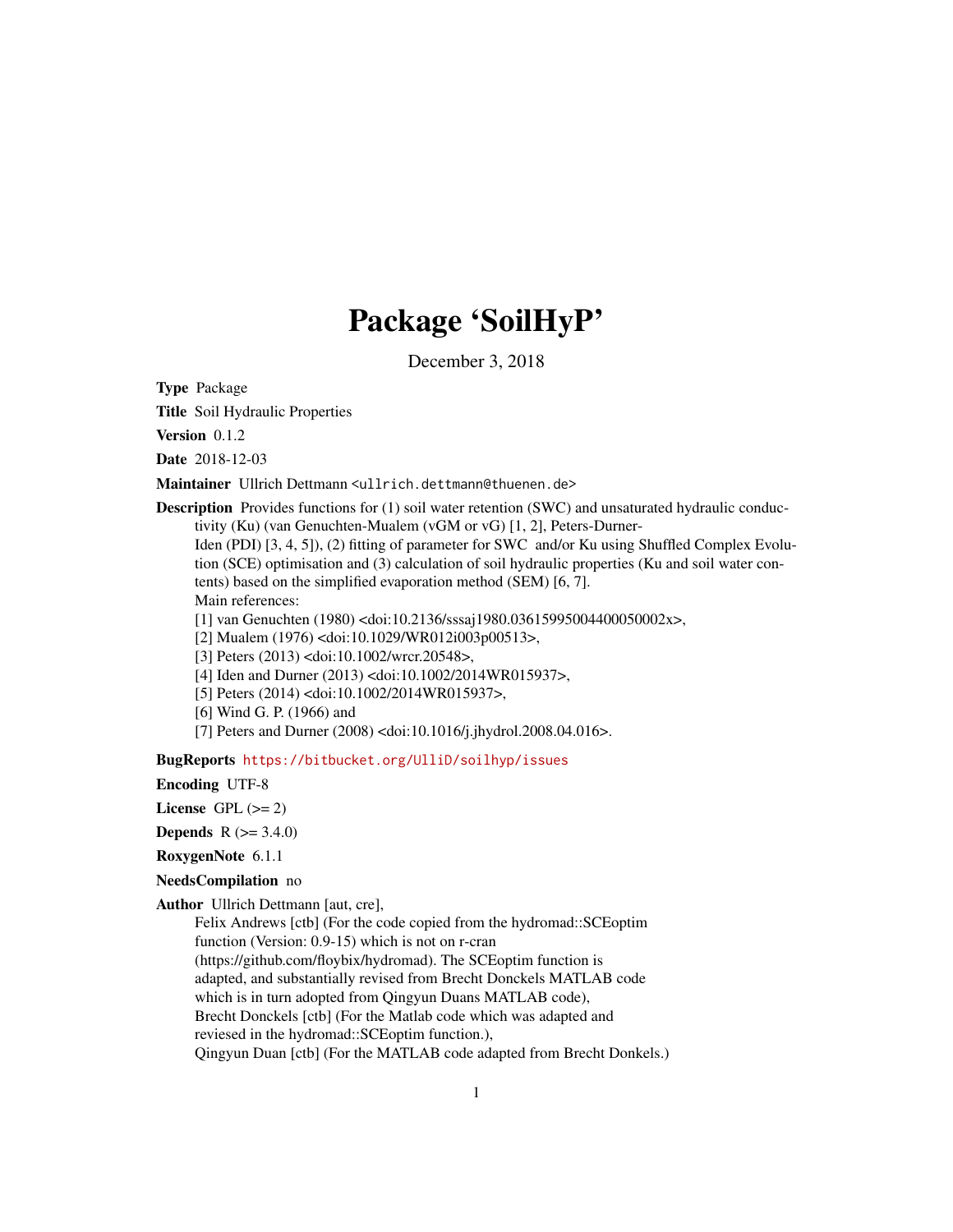<span id="page-1-0"></span>Repository CRAN Date/Publication 2018-12-03 15:40:02 UTC

# R topics documented:

|       |         |  |  |  |  |  |  |  |  |  |  |  | $\mathcal{D}$  |
|-------|---------|--|--|--|--|--|--|--|--|--|--|--|----------------|
|       |         |  |  |  |  |  |  |  |  |  |  |  | 3              |
|       | dataSEM |  |  |  |  |  |  |  |  |  |  |  | $\overline{4}$ |
|       | dataSHP |  |  |  |  |  |  |  |  |  |  |  | $\overline{4}$ |
|       |         |  |  |  |  |  |  |  |  |  |  |  | -5             |
|       |         |  |  |  |  |  |  |  |  |  |  |  | 7              |
|       |         |  |  |  |  |  |  |  |  |  |  |  | - 8            |
|       |         |  |  |  |  |  |  |  |  |  |  |  |                |
|       |         |  |  |  |  |  |  |  |  |  |  |  |                |
|       |         |  |  |  |  |  |  |  |  |  |  |  |                |
|       |         |  |  |  |  |  |  |  |  |  |  |  |                |
|       |         |  |  |  |  |  |  |  |  |  |  |  |                |
|       | Sad     |  |  |  |  |  |  |  |  |  |  |  |                |
|       |         |  |  |  |  |  |  |  |  |  |  |  |                |
|       |         |  |  |  |  |  |  |  |  |  |  |  |                |
|       |         |  |  |  |  |  |  |  |  |  |  |  |                |
|       |         |  |  |  |  |  |  |  |  |  |  |  |                |
|       |         |  |  |  |  |  |  |  |  |  |  |  |                |
| Index |         |  |  |  |  |  |  |  |  |  |  |  | 24             |

AIC\_HY *Akaike Information Criterion (AIC)*

# Description

Akaike Information Criterion with or without correction term. Expression from Ye et al. (2008). Correction term by Hurvich and Tsai (1989).

# Usage

```
AIC_HY(Phi, n.data, n.par, corr = TRUE)
```

| Phi    | objective function value                    |
|--------|---------------------------------------------|
| n.data | number of measured data                     |
| n.par  | number of adjustable parameters             |
| corr   | correction term TRUE or FALSE (see details) |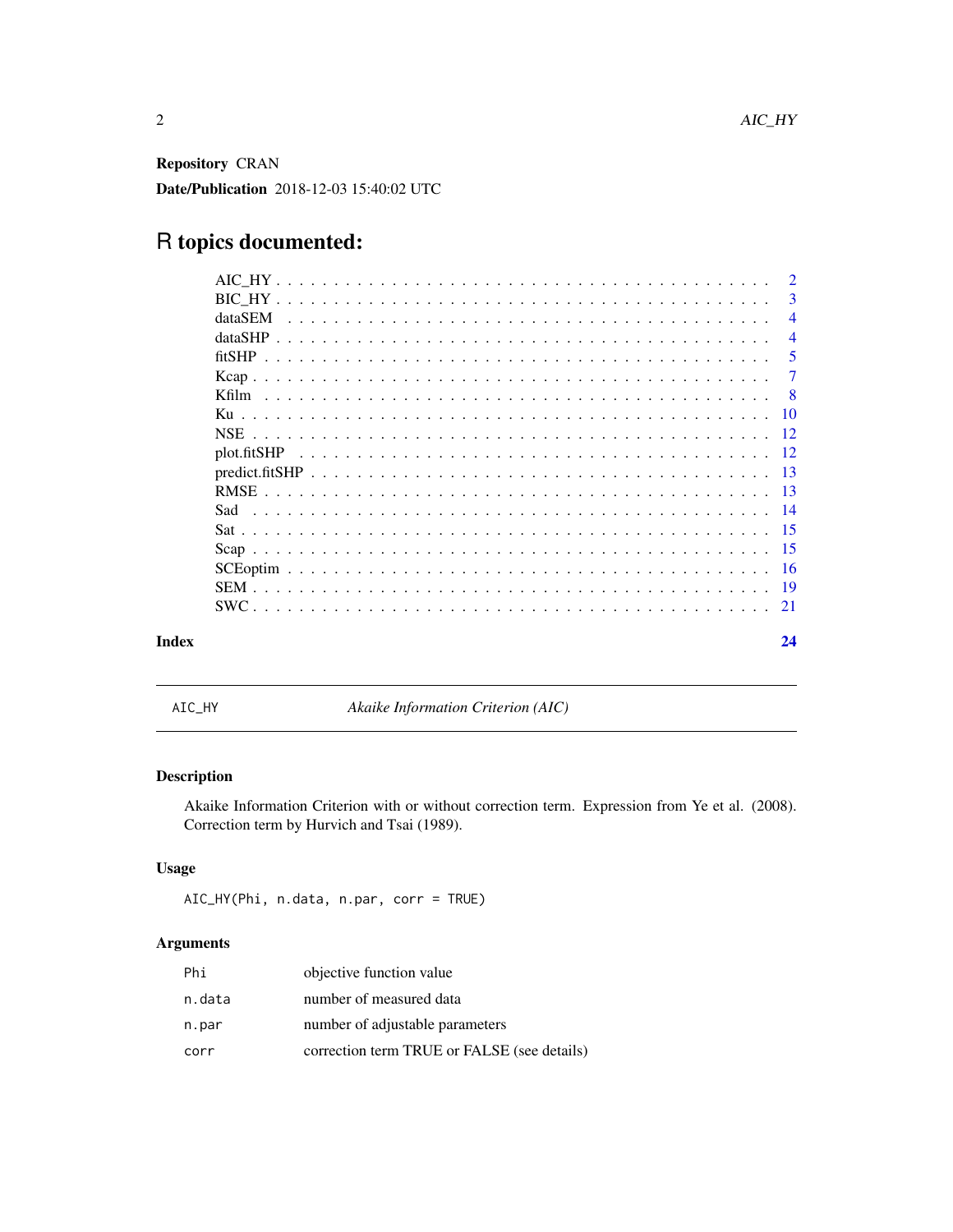#### <span id="page-2-0"></span> $BIC_HY$  3

# Details

#### corr:

If number of measurements is small compared to the number of parameters, AIC can be extended by a correction term.

#### References

Ye, M., P.D. Meyer, and S.P. Neuman (2008): On model selection criteria in multimodel analysis. Water Resources Research 44 (3) W03428, doi:10.1029/2008WR006803.

Hurvich, C., and C. Tsai (1989): Regression and time series model selection in small samples. Biometrika 76 (2), 297–307, doi:10.1093/biomet/76.2.297.

Peters and Durner (2015): SHYPFIT 2.0 User's Manual.

Akaike, H. (1974): A new look at statistical model identification, IEEE Trans. Autom. Control, AC-19, 716–723.

BIC\_HY *Bayesian Information Criterion (BIC)*

#### Description

Bayesian Information Criterion (Schwarz, 1978) for least square estimations.

#### Usage

BIC\_HY(Phi, n.data, n.par)

# Arguments

| Phi    | objective function value        |
|--------|---------------------------------|
| n.data | number of measured data         |
| n.par  | number of adjustable parameters |

# References

Ye, M., P.D. Meyer, and S.P. Neuman (2008): On model selection criteria in multimodel analysis. Water Resources Research 44 (3) W03428, doi:10.1029/2008WR006803.

Schwarz, G. (1978): Estimating the dimension of a model. The Annals of Statistics 6 (2), 461–464. URL: http://dx. doi. org/10.1214/aos/1176344136.

Peters and Durner (2015): SHYPFIT 2.0 User's Manual.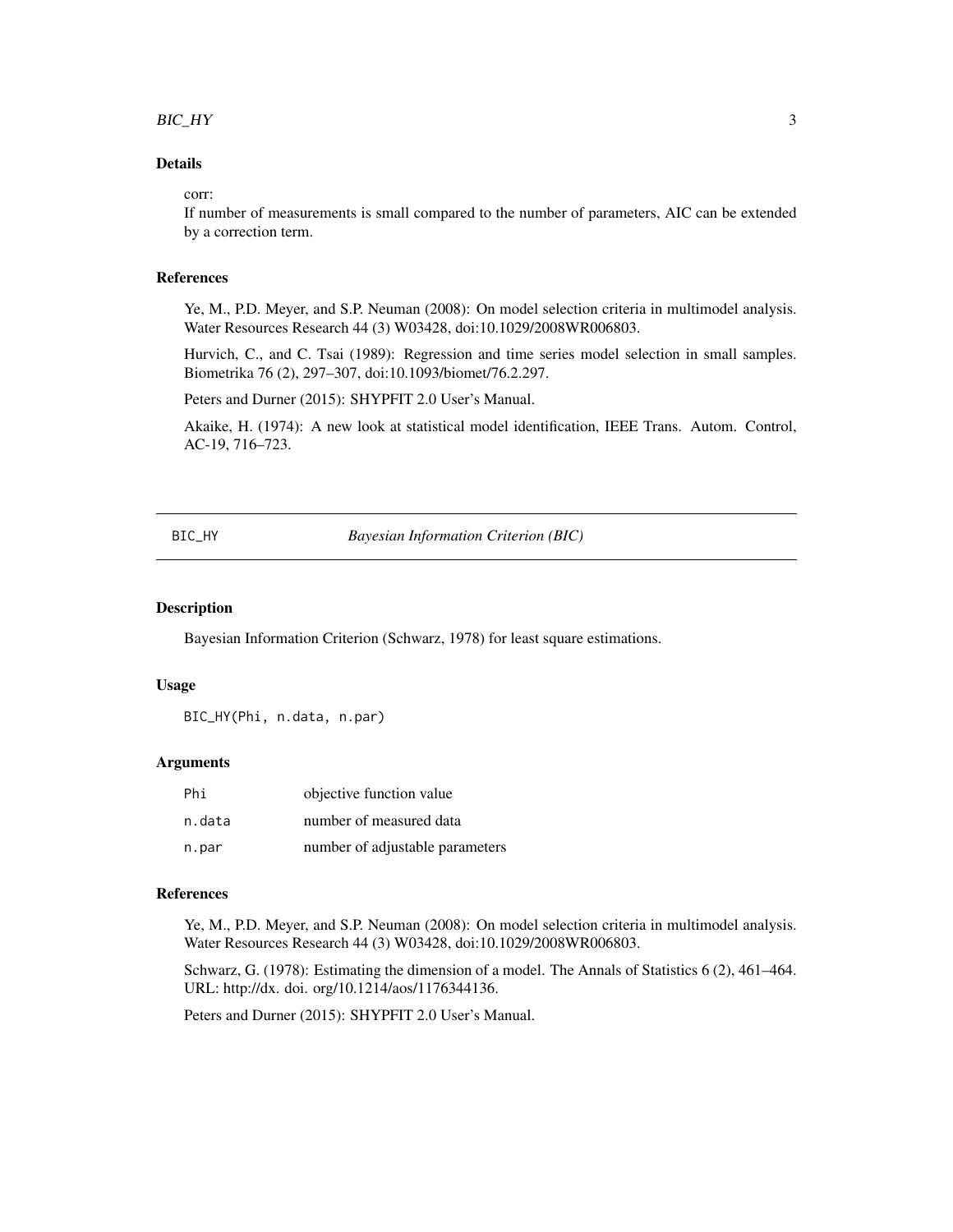<span id="page-3-0"></span>

Example data of an Evaporation experiment

# Usage

data(dataSEM)

# Format

An object of class data. frame with 332 rows and 4 columns.

# Details

# Columns:

hour: time [hour] weight: total weight of soil sample [g] tens.up: measurements of upper tensiometer [cm] tens.bot: measurements of lower tensiometer [cm]

dataSHP *Soil hydraulic property data*

# Description

Soil hydraulic property data including soil water contents (th), unsaturated hydraulic conductivities (Ku) and the corresponding suctions/pressure heads.

# Usage

data(dataSHP)

# Format

An object of class data.frame with 331 rows and 3 columns.

# Details

# Columns:

Ku: unsaturated hydraulic conductivity th: volumetric water content suc: suction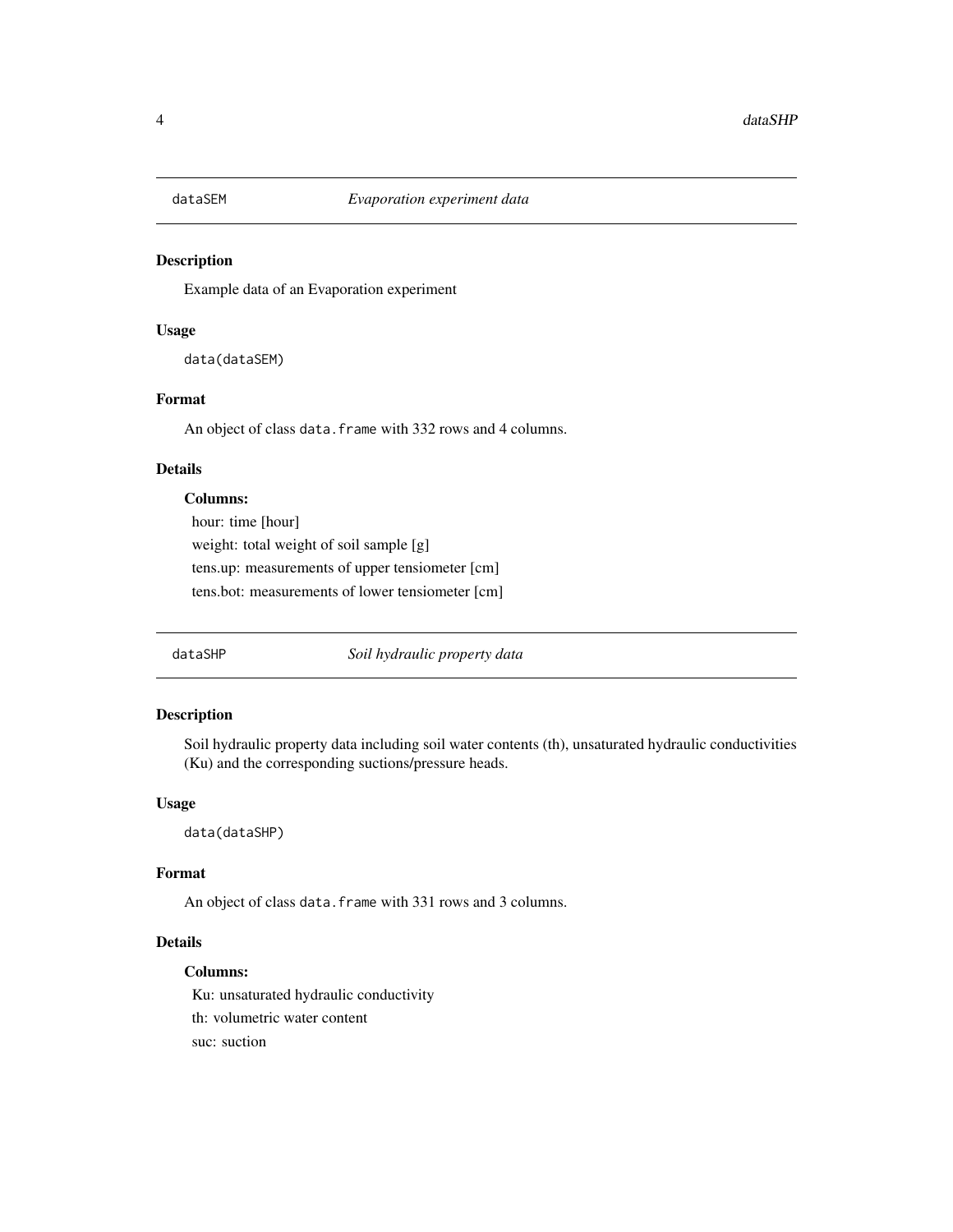<span id="page-4-0"></span>

Estimate parameter for soil water retention (SWC) and/or unsaturated hydraulic conductivity function (Ku) using Shuffled Complex Evolution (SCE) optimisation. Parameter can be estimated for van Genuchten-Mualem (vg or vgm) or Peters-Durner-Iden (PDI) parameterisation of the soil hydraulic properties.

# Usage

```
fitSHP(obs = list(th = NULL, K = NULL), suc = list(th = NULL, K =NULL), par = NULL, lower = NULL, upper = NULL, FUN.shp = "vg",
 modality = "uni", par.shp = NULL, fit = "both",
 weighting = "var", log = c("alfa", "n", "ks"),control = list(ncomplex = 15, reltol = 1e-07, tolsteps = 7),suc.negativ = TRUE, integral = FALSE, L = NULL,
 print.info = TRUE)
```

| obs         | list with named observations (th for water content and K for unsaturated hy-<br>draulic conductivity data)                                                             |
|-------------|------------------------------------------------------------------------------------------------------------------------------------------------------------------------|
| suc         | list of named suctions corresponding to th and/or K                                                                                                                    |
| par         | a numeric vector of initial parameter values (sea also SCEoptim). If missing<br>default values are set.                                                                |
| lower       | lower bounds on the parameters. Should be the same length as par and as upper,<br>or length 1 if a bound applies to all parameters. If missing default values are set. |
| upper       | upper bounds on the parameters. Should be the same length as par and as lower,<br>or length 1 if a bound applies to all parameters. If missing default values are set. |
| FUN.shp     | Funktion for soil hydraulic properties (vG or PDI) (see SWC or Ku)                                                                                                     |
| modality    | pore size distribution ('uni' or 'bi')                                                                                                                                 |
| par.shp     | fixed parameter value named in list or vector                                                                                                                          |
| fit         | fit parameter for 'SWC', 'Ku' or 'both' simultaneous.                                                                                                                  |
| weighting   | weighting between SWC and Ku. Used if fit == both ('var', 'norm' or '2step').                                                                                          |
| log         | names of parameter in list or vector which should be logarithmized during opti-<br>mization                                                                            |
| control     | a list of options as in optim(), see SCEoptim                                                                                                                          |
| suc.negativ | set TRUE if suction/pressure heads are negative and FALSE if positive                                                                                                  |
| integral    | th as point value vs. suc(h) (FALSE) or th as mean water content over the column<br>divided by the height (L) vs. suc(h) (TRUE) (see details).                         |
| L           | sample height [cm]. Only needed for integral == TRUE                                                                                                                   |
| print.info  | print information about default values for par, lower, and upper if missing or<br>fitting accuracy (TRUE or FALSE)                                                     |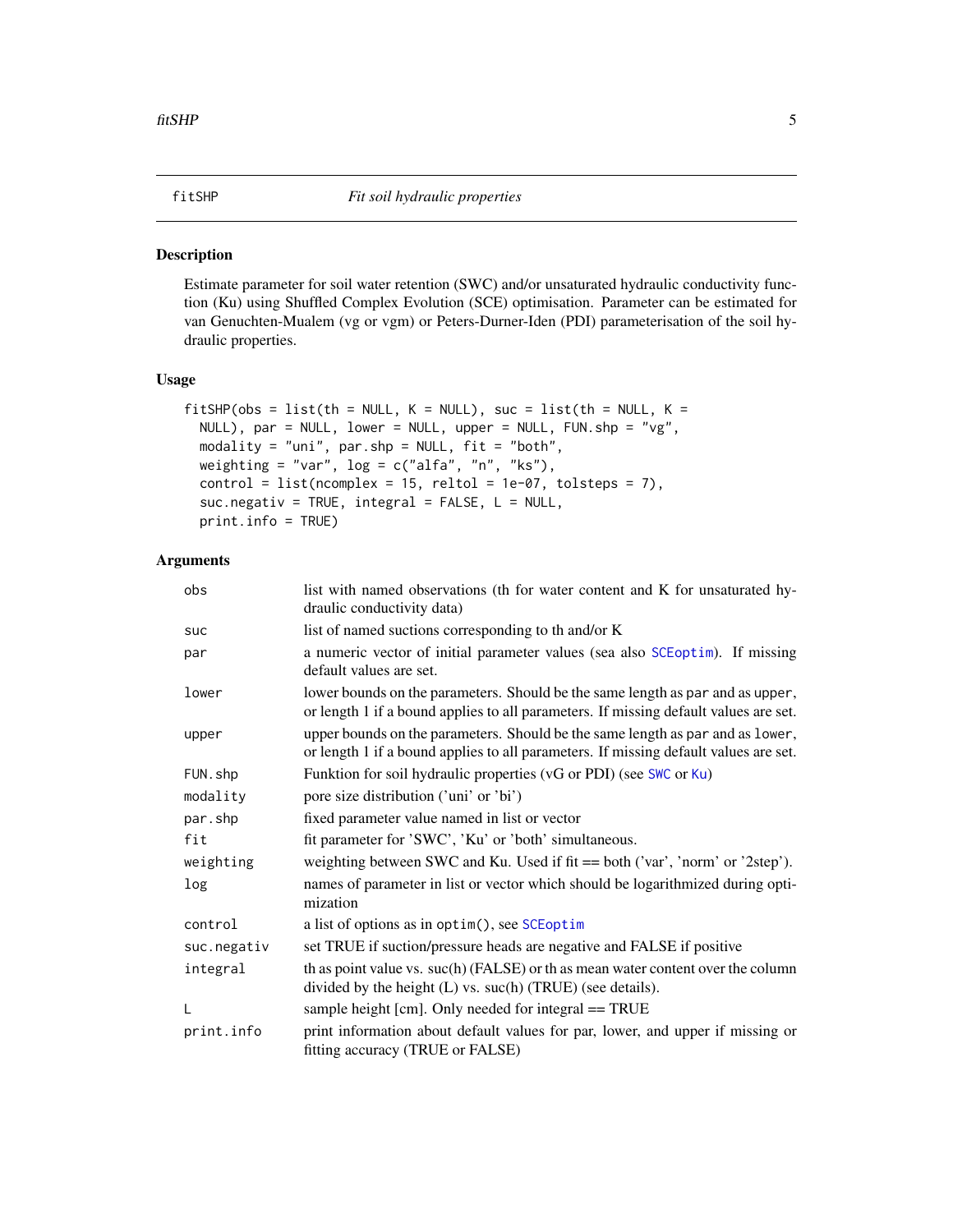#### <span id="page-5-0"></span>Details

- weigthing: var: th and K are weighted in the objective fuction by the measurement variance norm: th and K are normed in objective fuction 2step: the parameter for th are fitted first and the remaining parameter for K afterwards
- log: The use of log is suggested for paramter 'alfa', 'n' and 'ks' for modality == 'uni'. For modality 'bi' additional 'alfa2' and 'n2' and for Fun.shp == 'pdi' additional 'omega'. Parameter in output (\$par) are not returned logarithmized. Delfault paramter values for par, lower and upper are logarithmized automatatically

If not the default values for par, lower and upper are taken, parameter which are named in 'log' must be scaled by the user in par, lower and upper.

integral: The "integral" method is suggested from Peters and Durner (2008, 2015) to fit parameter on data from experiments were water contents are measured as mean water contents (e.g. simplified evaporation method or multi-step outflow experiments). Under the assumption that the water content is distributed linear over the column, the measured mean water content of the column is the integral over the whole column divided by the column length (L). Under hydraulic equilibrium this is equal to the integral of the retention function over the matric heads from the lower boundary to the upper boundary of the column divided by the height of the column (Peters 2008, 2015).

integral == TRUE can be very slow.

# Value

"fitSHP" class

#### Author(s)

Ullrich Dettmann

# References

Peters, A., & Durner, W. (2008). Simplified evaporation method for determining soil hydraulic properties. Journal of Hydrology, 356(1), 147-162.

Peters and Durner (2015). SHYPFIT 2.0 User's Manual

Peters, A., Iden, S. C., & Durner, W. (2015). Revisiting the simplified evaporation method: Identification of hydraulic functions considering vapor, film and corner flow. Journal of Hydrology, 527, 531-542.

# See Also

[SCEoptim](#page-15-1), [SWC](#page-20-1), [Ku](#page-9-1)

# Examples

```
## Not run:
data('dataSHP')
# -------------------------------------------------------------------
```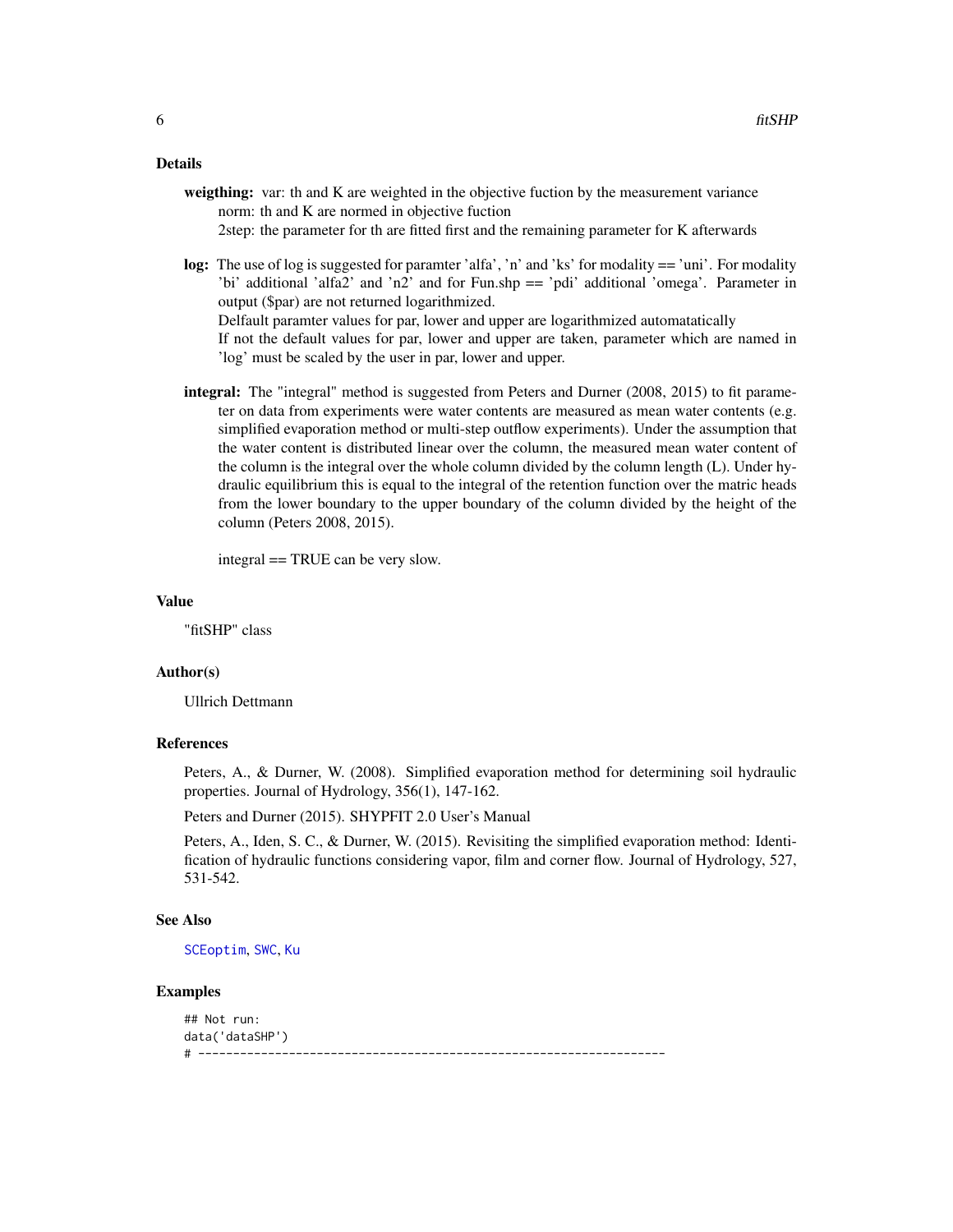#### <span id="page-6-0"></span>Kcap 77

```
# fit Soil Hydraulic Properties (SHP)
# -------------------------------------------------------------------
ans \le fitSHP(obs = list(th = dataSHP$th, K = dataSHP$Ku),
            suc = list(th = dataSHP$suc, K = dataSHP$suc),FUN.shp = 'vg',modality = 'uni',
           par.shp = NULL,
           fit = 'both',
           weighting = 'var',log = c('alfa', 'n', 'ks'),control = list(ncomplex = 15, relation = 1e-07, tolsteps = 7),suc.negativ = TRUE,integral = FALSE,L = 0,
           print.info = TRUE
)
ans$par
plot(ans)
# --------------------------------------------------------------------
# bimodal van Genuchten-Mualem
ans \le fitSHP(obs = list(th = dataSHP$th, K = dataSHP$Ku),
           suc = list(th = dataSHP$suc, K = dataSHP$suc),FUN.shp = 'vg',modality = 'bi',
           par.shp = c(),fit = 'both',<br>weighting = 'var',
           weightinglog = c('alfa', 'n', 'ks', 'alfa2', 'n2'),
           suc.negativ = TRUE,integral = FALSE,
           L = 0,
           print.info = TRUE,
           control = list(ncomplex = 15, relation = 1e-07, tolsteps = 7)\mathcal{L}ans$par
plot(ans)
## End(Not run)
```
Kcap *Relative capillary conductivity*

# Description

Relative capillary conductivity based on Mualem's conductivity model for unimodal or bimodal van Genuchten-Mualem.

#### Usage

```
Kcap(suc, par.shp, suc.negativ = TRUE, modality = "uni")
```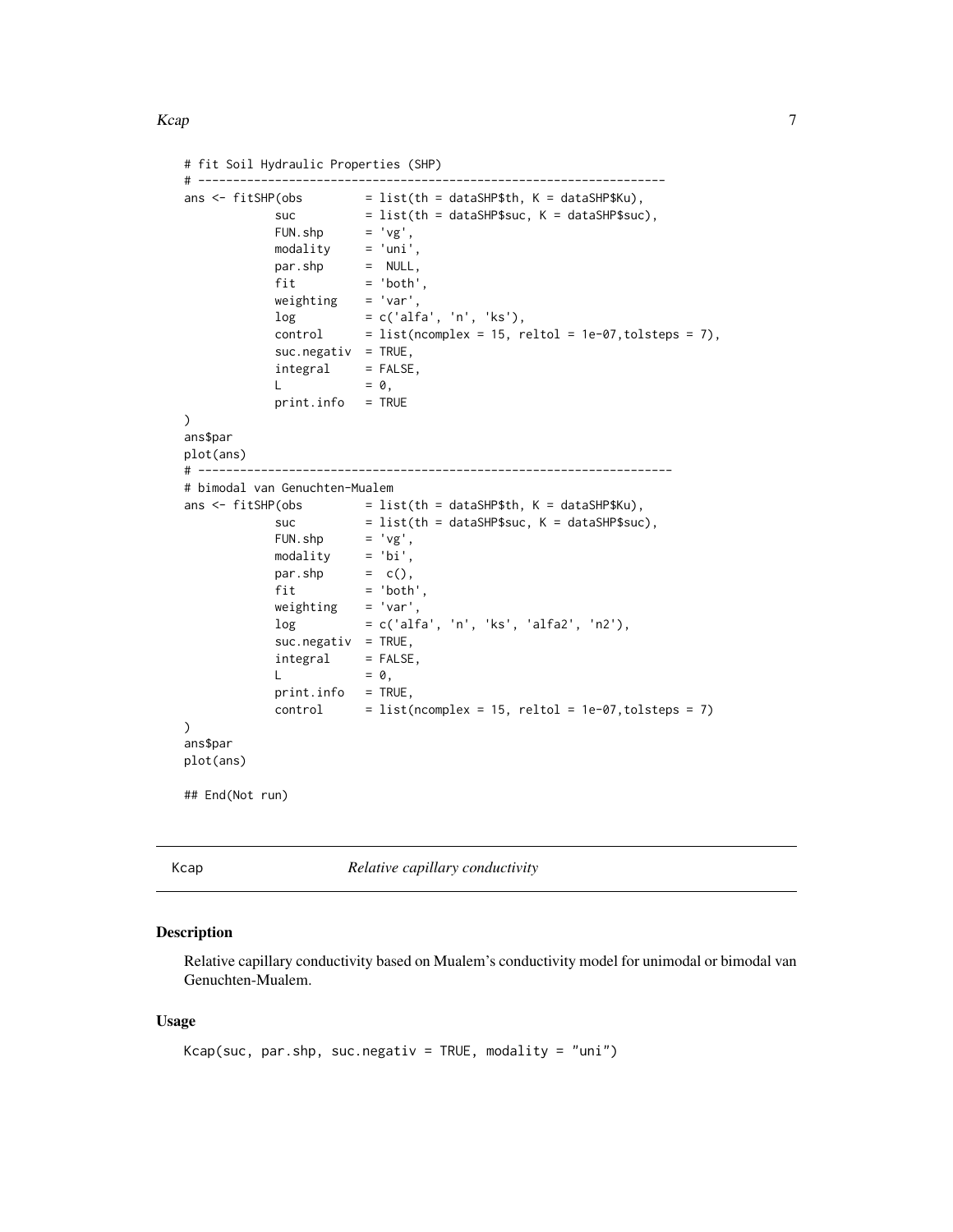### <span id="page-7-0"></span>Arguments

| Suction/pressure heads. Negative if suc. negativ $=$ TRUE             |
|-----------------------------------------------------------------------|
| named parameter in list or vector                                     |
| set TRUE if suction/pressure heads are negative and FALSE if positive |
| pore size distributions ('uni' or 'bi')                               |
|                                                                       |

# Details

par.shp: alfa [1/L]: van Genuchten shape parameter

- n [-]: van Genuchten shape parameter
- m [-]: shape parameter  $(m = 1-(1/n))$  if missing)

tau [-]: tortuosity and connectivity parameter (minimum -1 or -2 for the PDI model; for details see Peters (2014))

h0 [L]: suction at water content of 0 (i.e. oven dryness) (h0 =  $10^{6}$ 6.8 if missing, corresponding to oven dryness at 105°C (Schneider and Goss, 2012))

additional for bimodal (modality == 'bi')

w<sub>2</sub> [-]: weigthing between pore space distribution

alfa2 [1/L]: van Genuchten parameter alfa for second pore space distribution

n2 [-]: van Genuchten parameter n for second pore space distribution

#### References

Peters, A. (2014). Reply to comment by S. Iden and W. Durner on Simple consistent models for water retention and hydraulic conductivity in the complete moisture range. Water Resour. Res. 50, 7535–7539.

Van Genuchten, M. T. (1980). A closed-form equation for predicting the hydraulic conductivity of unsaturated soils. Soil science society of America journal, 44(5), 892-898.

Mualem, Y. (1976). A new model for predicting the hydraulic conductivity of unsaturated porous media. Water resources research, 12(3), 513-522.

Schneider, M., & Goss, K. U. (2012). Prediction of the water sorption isotherm in air dry soils. Geoderma, 170, 64-69.

#### See Also

[Ku](#page-9-1)

Kfilm *Relative film conductivity*

# **Description**

Relative film conductivity described by Peters (2013).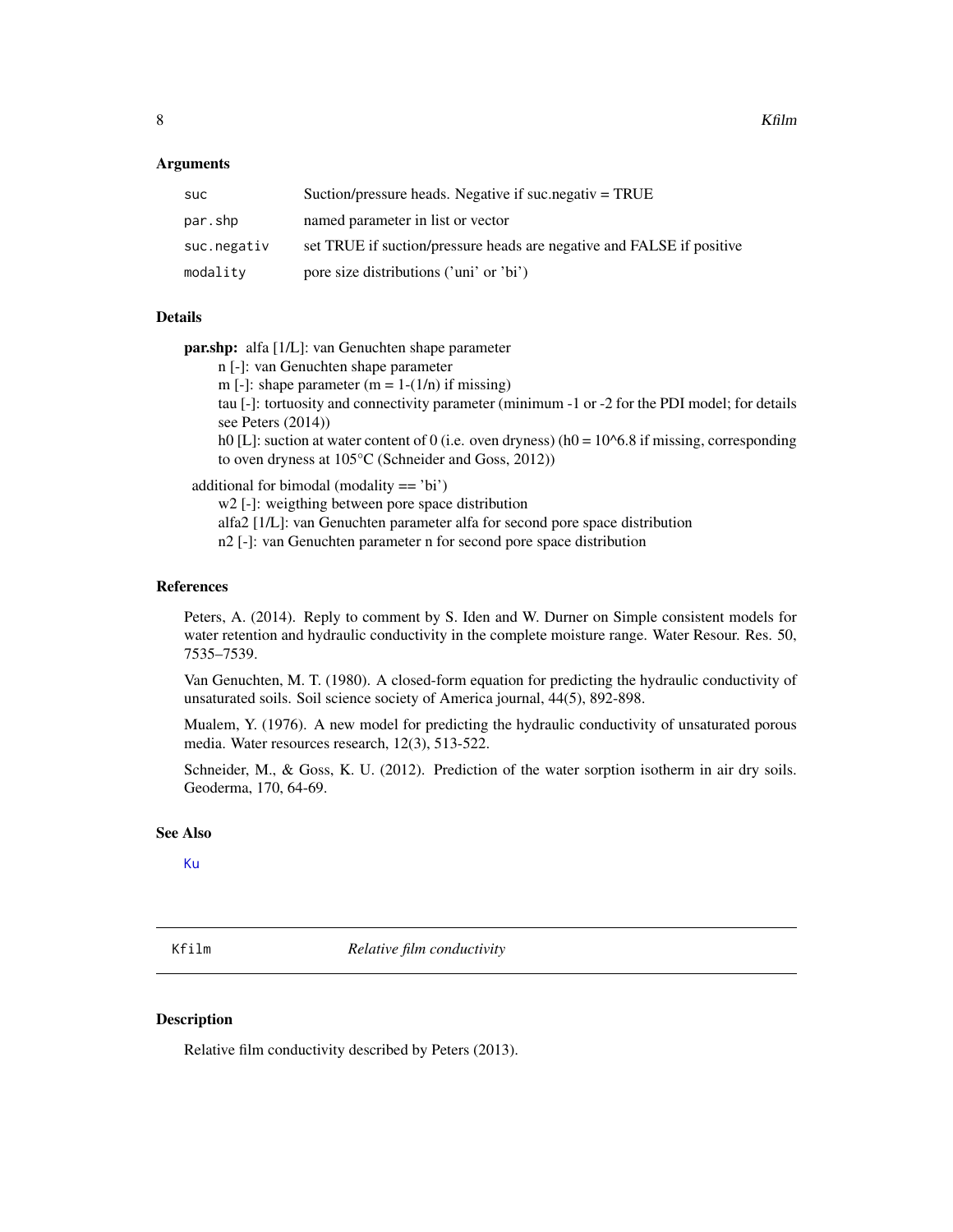#### <span id="page-8-0"></span>Kfilm 9

# Usage

Kfilm(suc, par.shp, modality = "uni", suc.negativ = TRUE)

# **Arguments**

| suc         | Suction/pressure heads. Negative if suc.negativ = TRUE                |
|-------------|-----------------------------------------------------------------------|
| par.shp     | named parameter in list or vector                                     |
| modality    | pore size distribution ('uni' or 'bi')                                |
| suc.negativ | set TRUE if suction/pressure heads are negative and FALSE if positive |

# Details

par.shp: ths [-]: saturated water content thr [-]: residual water content alfa [1/L]: van Genuchten shape parameter n [-]: van Genuchten shape parameter h0 [L]: suction at water content of 0 (i.e. oven dryness) (h0 =  $10^{6}$ 6.8 if missing, corresponding to oven dryness at 105°C (Schneider and Goss, 2012)) a: slope at the log scale  $(a = -1.5$  if missing as suggested by Tokunaga (2009) and Peters (2013)) additional for bimodal (modality == 'bi'):

alfa2 [1/L]: van Genuchten parameter alfa for second pore space distribution

n2 [-]: van Genuchten parameter n for second pore space distribution

#### References

Peters, A. (2013). Simple consistent models for water retention and hydraulic conductivity in the complete moisture range. Water Resour. Res. 49, 6765–6780. physics-a review. Vadose Zone J. http://dx.doi.org/10.2136/vzj2012.0163.

Tokunaga, T. K. (2009). Hydraulic properties of adsorbed water films in unsaturated porous media. Water resources research, 45(6).

Schneider, M., & Goss, K. U. (2012). Prediction of the water sorption isotherm in air dry soils. Geoderma, 170, 64-69.

# See Also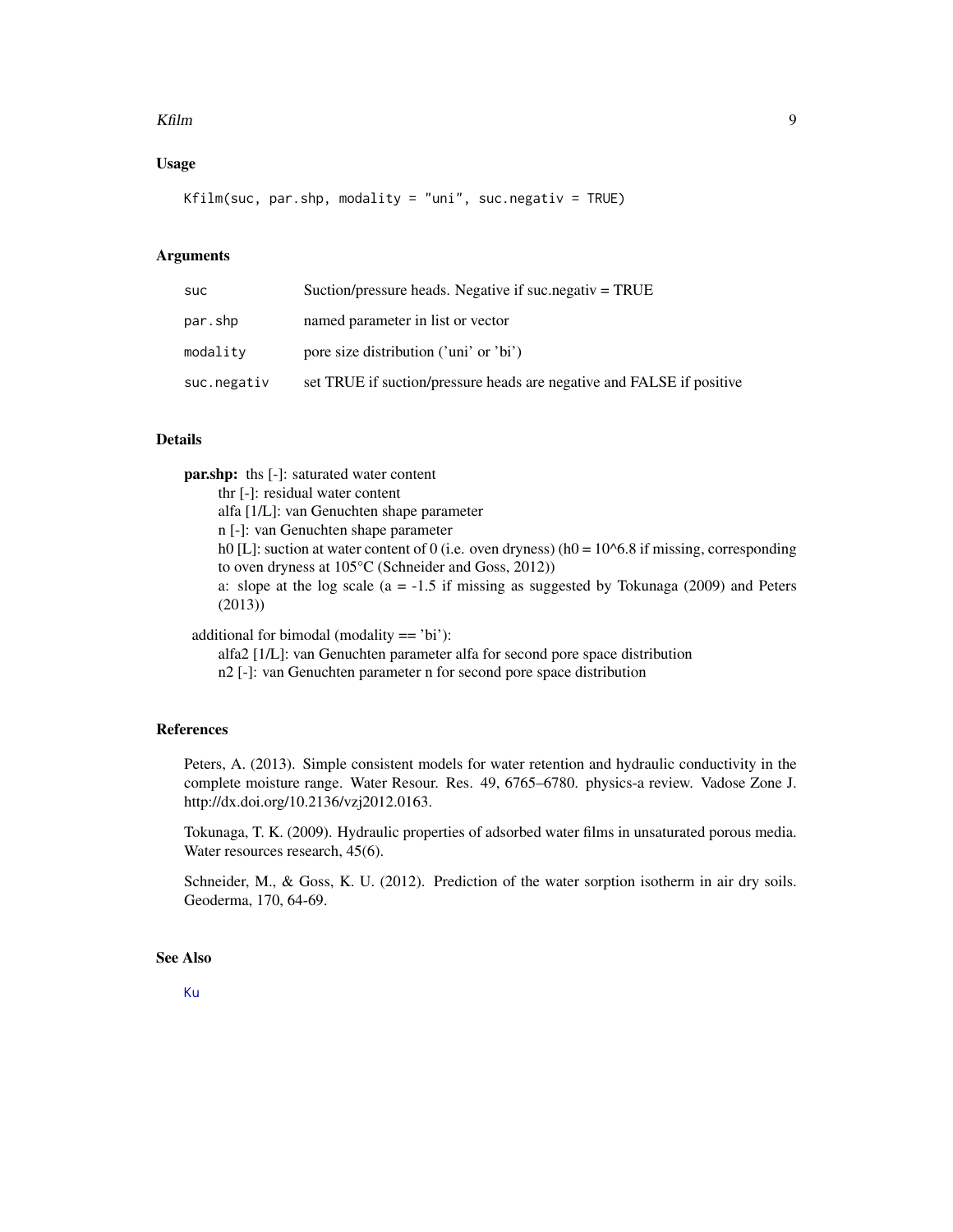<span id="page-9-1"></span><span id="page-9-0"></span>Calculates unsaturated hydraulic conductivity for a given suction for unimodal or bimodal van Genuchten-Mualem (vg/vgm) or Peters-Durner-Iden (PDI) parameterisation.

## Usage

Ku(suc, FUN.shp = "vG", par.shp, modality = "uni",  $suc.negativ = TRUE$ )

# Arguments

| <b>SUC</b>  | Suction/pressure heads. Negative if suc.negativ $=$ TRUE              |
|-------------|-----------------------------------------------------------------------|
| FUN.shp     | Funktion for soil hydraulic properties (vGM or PDI) (see details)     |
| par.shp     | named parameter in list or vector                                     |
| modality    | pore size distribution ('uni' or 'bi')                                |
| suc.negativ | set TRUE if suction/pressure heads are negative and FALSE if positive |

# Details

FUN.shp: vGM: van Genuchten-Mualem (uni or bimodal) ('vg' works aswell) PDI: Peters-Durner-Iden with van Genuchtens saturation function (uni or bimodal)

**par.shp:** ths [-]: saturated water content

thr [-]: residual water content alfa [1/L]: van Genuchten shape parameter n [-]: van Genuchten shape parameter m [-]: shape parameter  $(m = 1-(1/n))$  if missing) Ks [L/time]: saturated hydraulic conductivity tau [-]: tortuosity and connectivity parameter (minimum -1 or -2 for the PDI model; see Peters (2014) for details) additional for 'PDI': omega: weighting between relative capillary and film conductivity h0 [L]: suction at water content of 0 (i.e. oven dryness) (h0 =  $10<sup>6</sup>$ .8 if missing, corresponding to oven dryness at 105°C (Schneider and Goss, 2012)) a: slope at the log scale  $(a = -1.5$  if missing as suggested by Tokunaga (2009) and Peters (2013)) additional for bimodal (modality == 'bi'): w2 [-]: weigthing between pore space distributions alfa2 [1/L]: van Genuchten parameter alfa for second pore space distribution

n2 [-]: van Genuchten parameter n for second pore space distribution

most input works for upper- and lowercase letters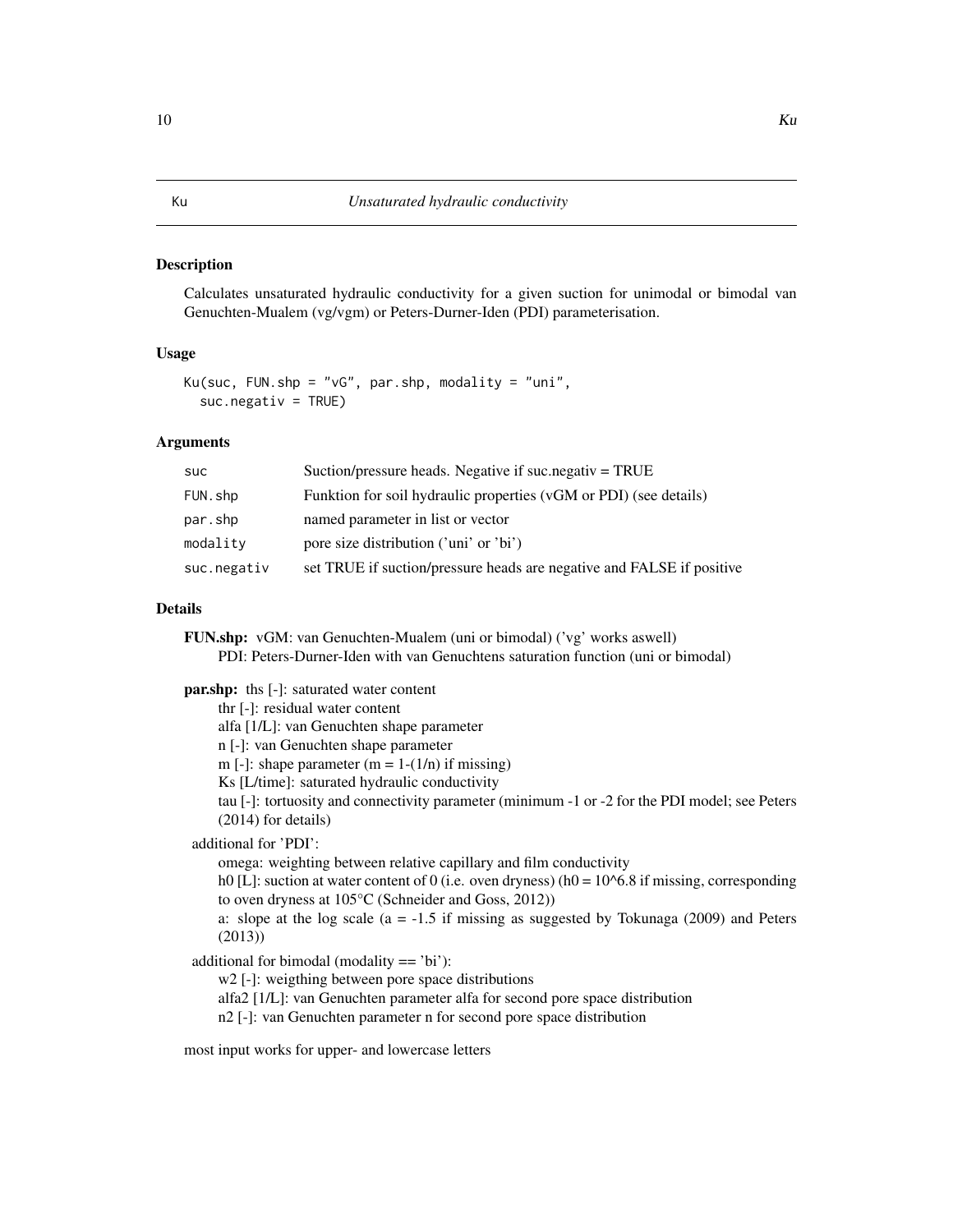# Value

unsaturated hydraulic conductivity (ku)

# Author(s)

Ullrich Dettmann

# References

Van Genuchten, M. T. (1980). A closed-form equation for predicting the hydraulic conductivity of unsaturated soils. Soil science society of America journal, 44(5), 892-898.

Mualem, Y. (1976). A new model for predicting the hydraulic conductivity of unsaturated porous media. Water resources research, 12(3), 513-522.

Peters, A. (2013). Simple consistent models for water retention and hydraulic conductivity in the complete moisture range. Water Resour. Res. 49, 6765–6780. physics-a review. Vadose Zone J. http://dx.doi.org/10.2136/vzj2012.0163.

Iden, S., Durner, W. (2014). Comment to Simple consistent models for water retention and hydraulic conductivity in the complete moisture range by A. Peters. Water Resour. Res. 50, 7530–7534.

Peters, A. (2014). Reply to comment by S. Iden and W. Durner on Simple consistent models for water retention and hydraulic conductivity in the complete moisture range. Water Resour. Res. 50, 7535–7539.

Tokunaga, T. K. (2009), Hydraulic properties of adsorbed water films in unsaturated porous media, Water Resour. Res., 45, W06415, doi: 10.1029/2009WR007734.

Priesack, E., Durner, W., 2006. Closed-form expression for the multi-modal unsaturated conductivity function. Vadose Zone J. 5, 121–124.

Durner, W. (1994). Hydraulic conductivity estimation for soils with heterogeneous pore structure. Water Resources Research, 30(2), 211-223.

Schneider, M., & Goss, K. U. (2012). Prediction of the water sorption isotherm in air dry soils. Geoderma, 170, 64-69.

#### See Also

[SWC](#page-20-1) and [Sat](#page-14-1)

# Examples

# -------------------------------------------- # Unimodal van Genuchten # --------------------------------------------  $Ku(suc = seq(1, 1000, by = 1), FUN.shp = 'vGM',$ par.shp = list(Ks = 10, ths = 0.5, thr = 0, alfa = 0.02, n = 1.5, tau = 0.5), modality = 'uni', suc.negativ = FALSE) # -------------------------------------------- # Bimodal van Genuchten # --------------------------------------------  $Ku(suc = seq(1, 1000, by = 1), FUN.shp = 'vGM',$ par.shp = list(Ks = 10, ths =  $0.5$ , thr =  $0$ , alfa =  $0.02$ ,

<span id="page-10-0"></span> $Ku$  11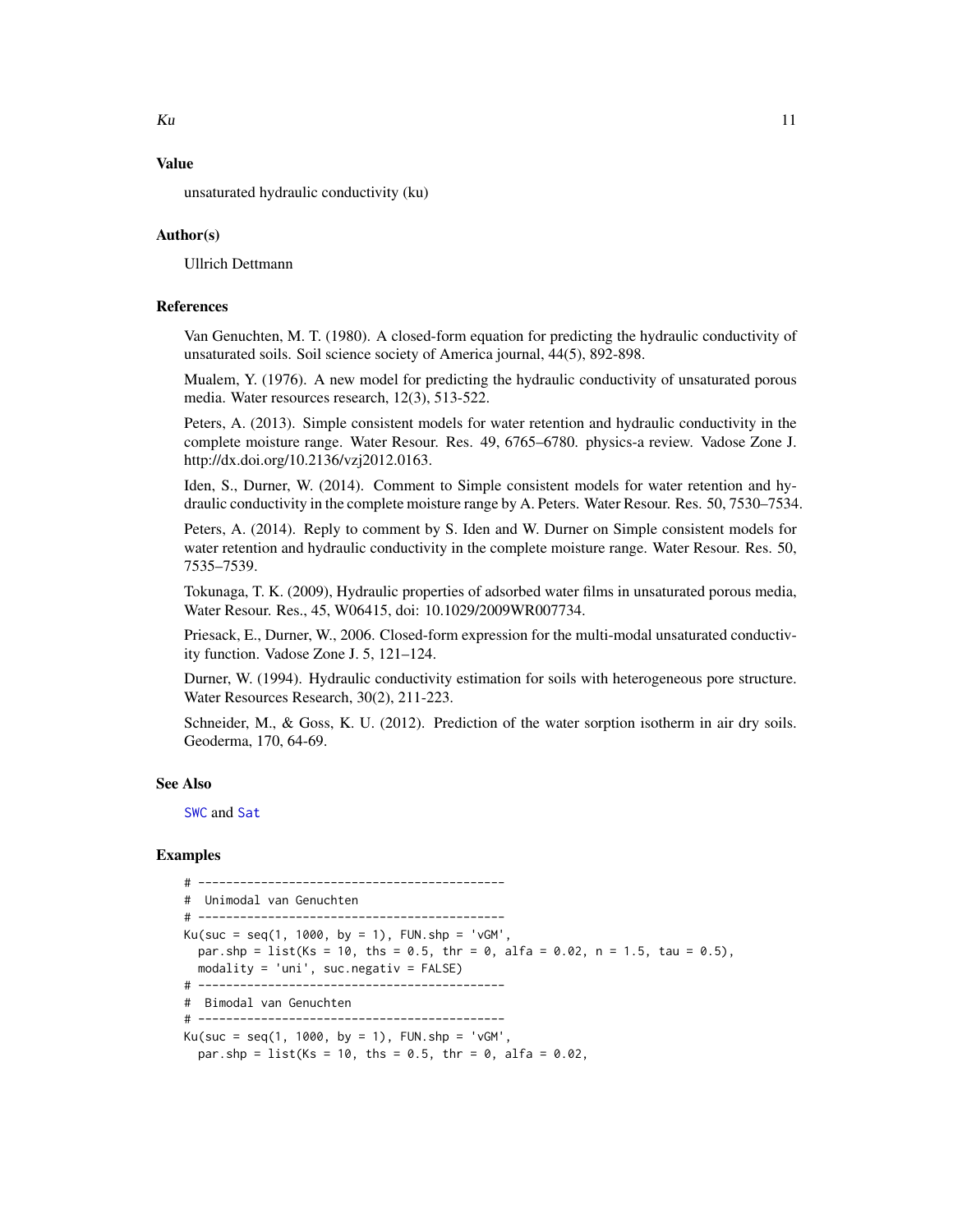```
n = 1.5, tau = 0.5, w2 = 0.1, alfa2 = 0.1, n2 = 3),
  modality = 'bi', suc.negativ = FALSE)
# --------------------------------------------
# Unimodal Peters-Durner-Iden (PDI)
# --------------------------------------------
Ku(suc = seq(1, 1000, by = 1), FUN.shp = 'PDI', modality = 'uni',
 par.shp = list(Ks = 10, ths = 0.5, thr = 0, alfa = 0.02, n = 1.5, tau = 0.5, omega = 0.001),
  suc.negativ = FALSE)
```
NSE *Nash-Sutcliffe efficiency (NSE)*

# Description

Nash-Sutcliffe efficiency (NSE)

#### Usage

NSE(obs, sim)

## Arguments

| obs | measured values  |
|-----|------------------|
| sim | predicted values |

#### References

Nash, J. E., and J.V. Sutcliffe (1970): River flow forecasting through conceptual models. 1. a discussion of principles. Journal of Hydrology 10, 282–290.

plot.fitSHP *Plot fitSHP object*

#### Description

Creates plot of fitSHP object with measured and fitted SWC, KU or both depending on fitSHP object

# Usage

## S3 method for class 'fitSHP'  $plot(x, \ldots)$ 

| x | object of class fitSHP |
|---|------------------------|
| . | arguments for plot     |

<span id="page-11-0"></span>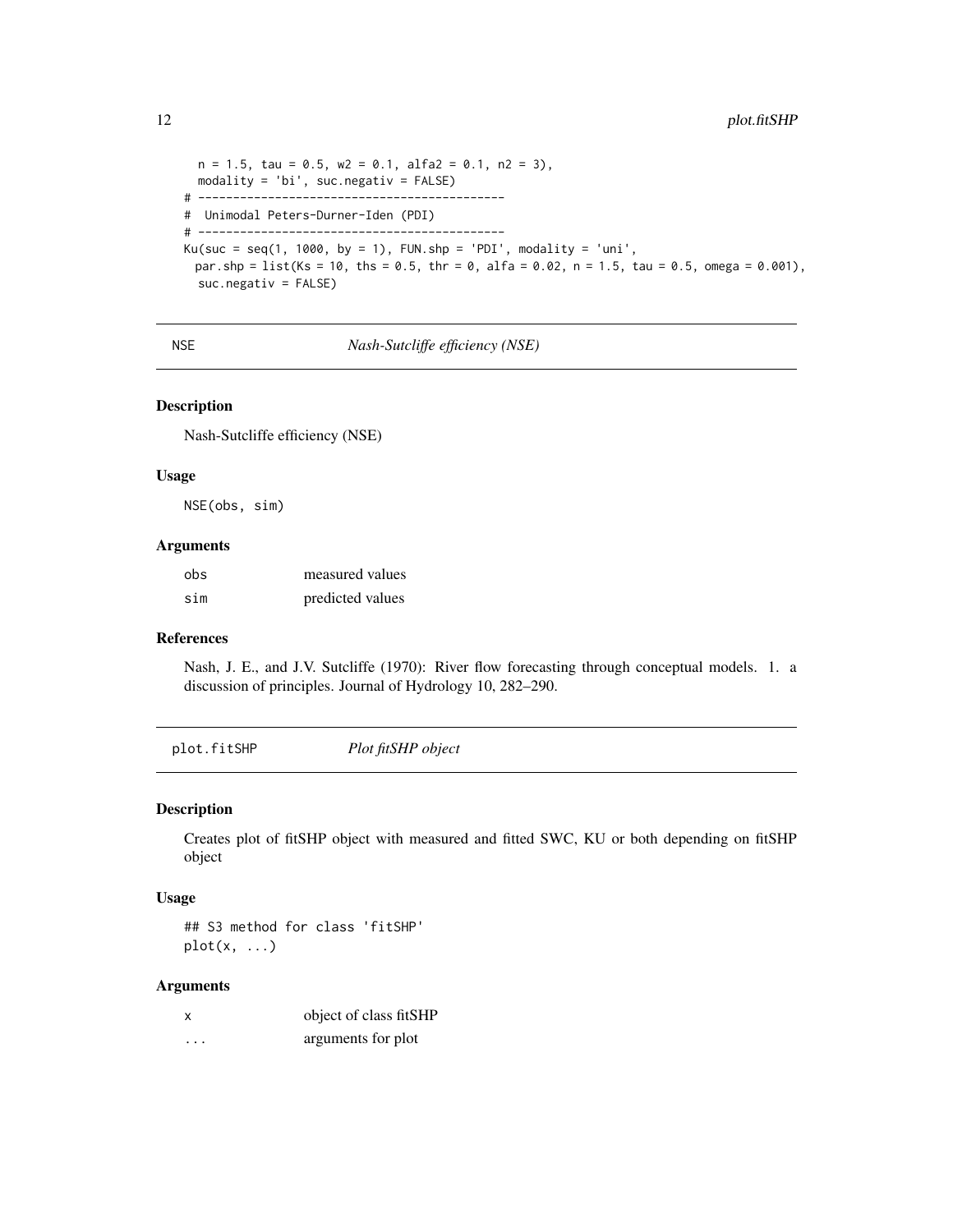<span id="page-12-0"></span>predict.fitSHP *Predict values using fitSHP object*

# Description

Predicts values using fitSHP object with calibrated paramter of SWC, KU or both depending on the fitSHP object

# Usage

```
## S3 method for class 'fitSHP'
predict(object, suc = NULL, length.out = 100,
  suc.negativ = FALSE, ...
```
# Arguments

| object      | object of class fitSHP                                                     |
|-------------|----------------------------------------------------------------------------|
| <b>SUC</b>  | Suction/pressure heads for the prediction of the soil hydraulic properties |
| length.out  | output length if $suc == NULL$                                             |
| suc.negativ | set TRUE if suction/pressure heads are negative and FALSE if positive      |
| $\ddotsc$   | arguments for predict                                                      |

RMSE *Root mean square error (RMSE)*

# Description

Calculate Root mean square error (RMSE)

# Usage

RMSE(obs, sim)

| obs | measured values  |
|-----|------------------|
| sim | predicted values |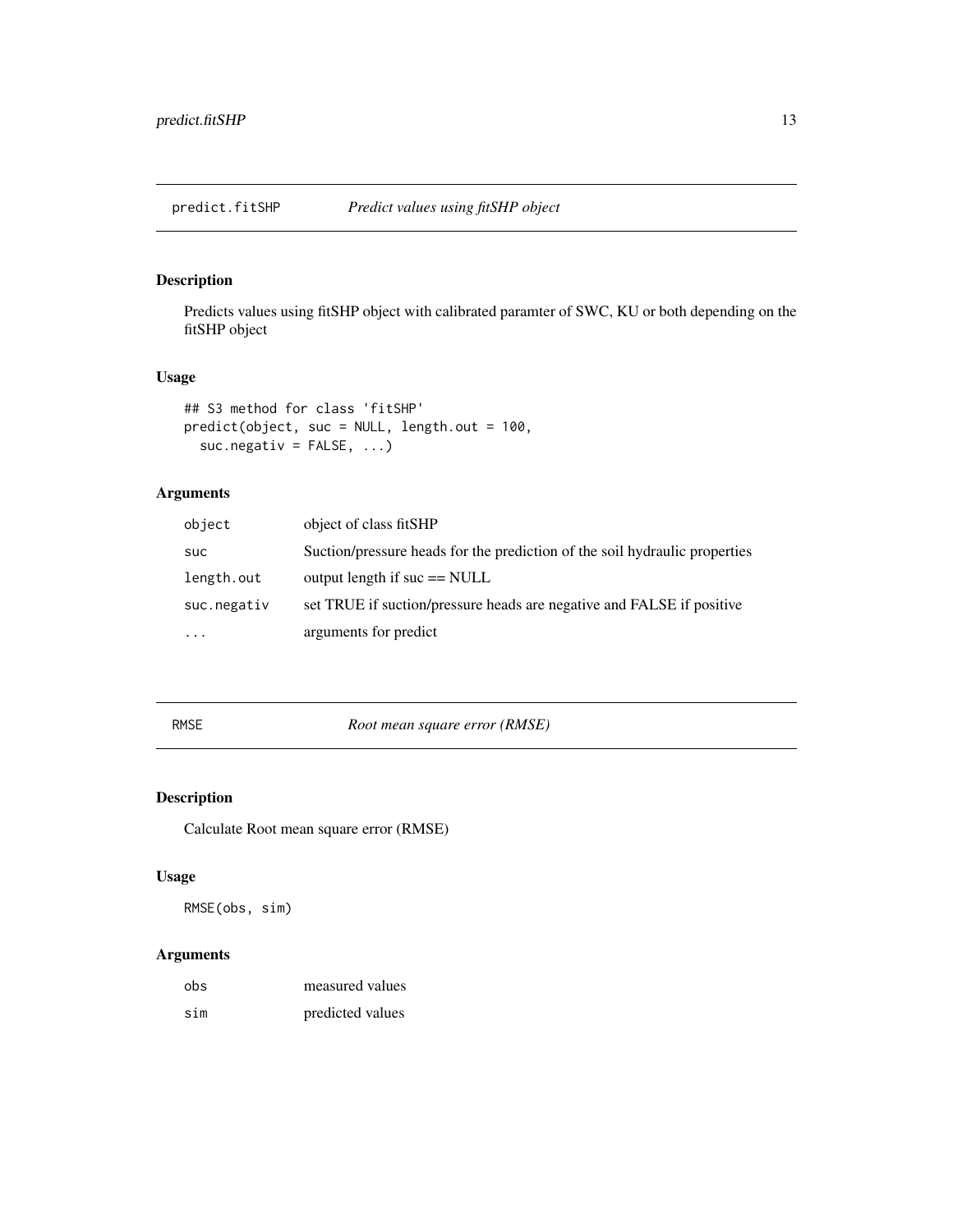<span id="page-13-1"></span><span id="page-13-0"></span>Relative saturation function for adsorptive water storage described by a piecwise linear function (Iden and Durner, 2014).

#### Usage

Sad(suc, par.shp, modality =  $c("uni")$ , suc.negativ = TRUE)

# Arguments

| <b>SUC</b>  | Suction/pressure heads. Negative if suc. negativ $=$ TRUE                    |
|-------------|------------------------------------------------------------------------------|
| par.shp     | named parameter of soil hydraulic properties in list or vector (see details) |
| modality    | pore size distribution ('uni' or 'bi')                                       |
| suc.negativ | set TRUE if suction/pressure heads are negative and FALSE if positive        |

# Details

par.shp: ths [-]: saturated water content thr [-]: residual water content alfa [1/L]: van Genuchten shape parameter n [-]: van Genuchten shape parameter h0 [L]: suction at water content of 0 (i.e. oven dryness) (h0 =  $10^{6}$ 6.8 if missing, corresponding to oven dryness at 105°C (Schneider and Goss, 2012))

additional for bimodal (modality == 'bi'):

alfa2 [1/L]: van Genuchten parameter alfa for second pore space distribution n2 [-]: van Genuchten parameter n for second pore space distribution

# Author(s)

Ullrich Dettmann

# References

Iden, S., Durner, W. (2014). Comment to Simple consistent models for water retention and hydraulic conductivity in the complete moisture range by A. Peters. Water Resour. Res. 50, 7530–7534.

Schneider, M., & Goss, K. U. (2012). Prediction of the water sorption isotherm in air dry soils. Geoderma, 170, 64-69.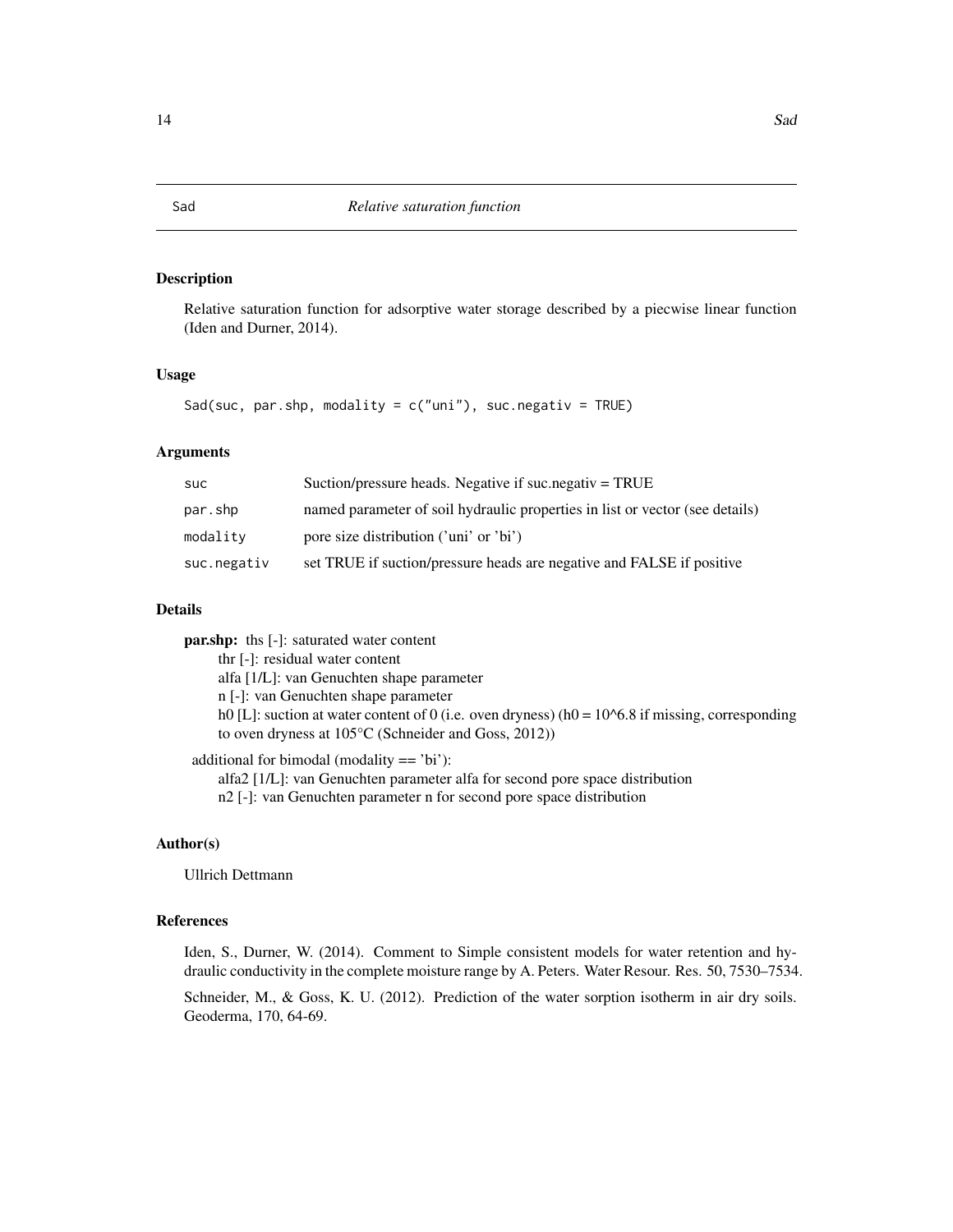<span id="page-14-1"></span><span id="page-14-0"></span>Capillary saturation function of van Genuchten for unimodal or bimodal pore space distributions.

# Usage

Sat(suc, par.shp, modality =  $c("uni")$ , suc.negativ = TRUE)

# Arguments

| suc         | Suction/pressure heads. Negative if suc.negativ $=$ TRUE              |
|-------------|-----------------------------------------------------------------------|
| par.shp     | named parameter in list or vector                                     |
| modality    | pore size distribution ('uni' or 'bi')                                |
| suc.negativ | set TRUE if suction/pressure heads are negative and FALSE if positive |

# Details

par.shp: alfa [1/L]: van Genuchten shape parameter

n [-]: van Genuchten shape parameter

m [-]: shape parameter  $(m = 1-(1/n))$  if missing)

additional for bimodal (modality == 'bi'):

w2 [-]: weigthing between pore space distribution

alfa2 [1/L]: van Genuchten parameter alfa for second pore space distribution

n2 [-]: van Genuchten parameter n for second pore space distribution

# References

Van Genuchten, M. T. (1980). A closed-form equation for predicting the hydraulic conductivity of unsaturated soils. Soil science society of America journal, 44(5), 892-898.

Durner, W. (1994). Hydraulic conductivity estimation for soils with heterogeneous pore structure. Water Resources Research, 30(2), 211-223.

<span id="page-14-2"></span>Scap *Rescaled capillary saturation function*

#### Description

Rescaled capillary saturation function by Iden and Durner (2014)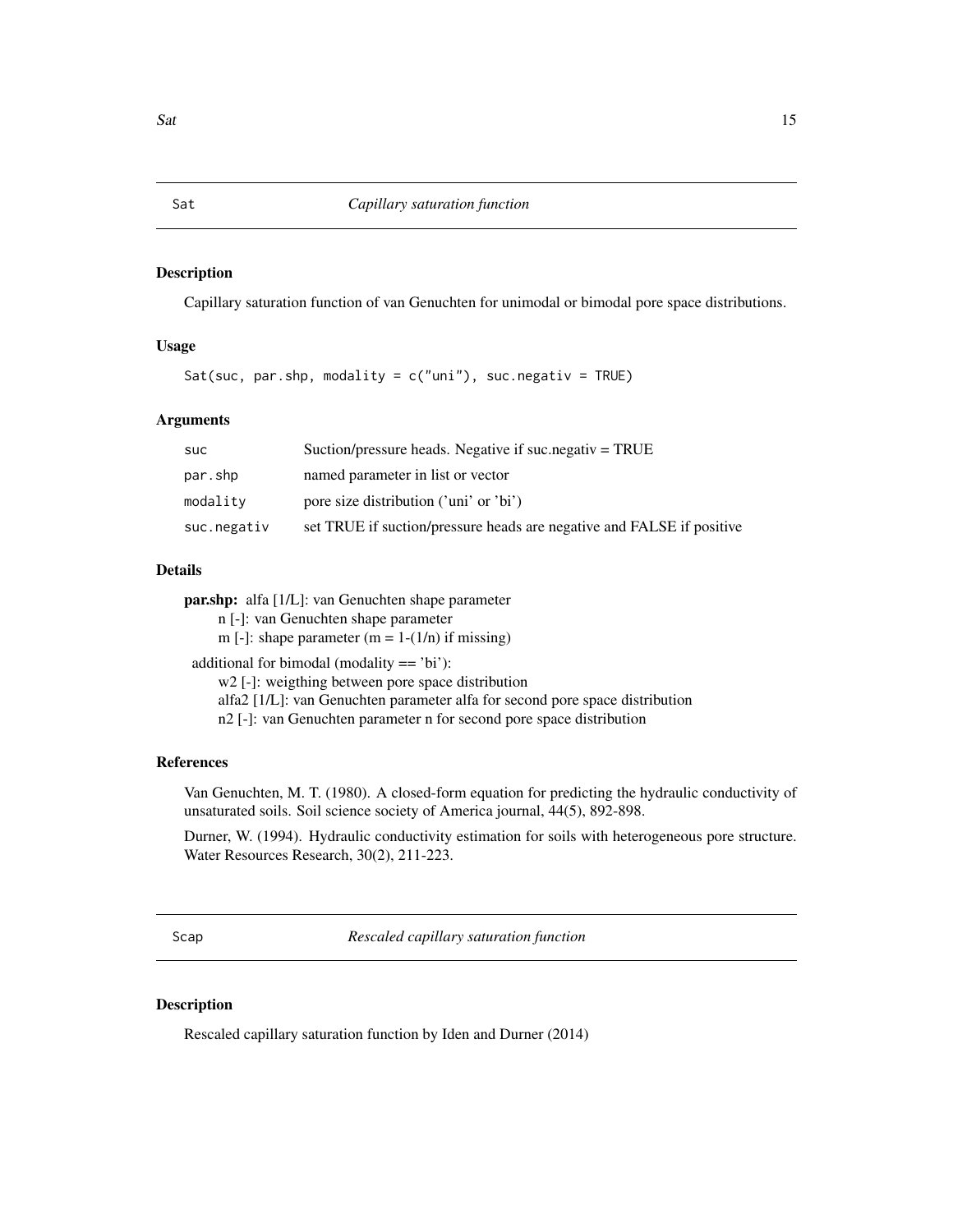#### <span id="page-15-0"></span>Usage

$$
Scap(suc, par.shp, modality = c("uni"), suc.negativ = FALSE)
$$

#### Arguments

| suc         | Suction/pressure heads. Negative if suc. negativ $=$ TRUE             |
|-------------|-----------------------------------------------------------------------|
| par.shp     | named parameter in list or vector                                     |
| modality    | pore size distribution ('uni' or 'bi')                                |
| suc.negativ | set TRUE if suction/pressure heads are negative and FALSE if positive |

# Details

par.shp: alfa [1/L]: van Genuchten shape parameter

n [-]: van Genuchten shape parameter

m [-]: shape parameter  $(m = 1-(1/n))$  if missing)

h0 [L]: suction at water content of 0 (i.e. oven dryness) (h0 =  $10^{6}$ 6.8 if missing, corresponding to oven dryness at 105°C (Schneider and Goss, 2012))

additional for bimodal ('bi') pore size distribution:

w<sub>2</sub> [-]: weigthing between pore space distribution

alfa2 [1/L]: van Genuchten parameter alfa for second pore space distribution

n2 [-]: van Genuchten parameter n for second pore space distribution

m2 [-]: shape parameter  $(m = 1-(1/n2))$  if missing)

 $Scap(h) = (Gamma(h) - Gamma(h0))/(1 - Gamma(h0))$ Gamma descripes the capillary saturation function. Here the saturation function of van Genuchten is used: gamma(h) =  $(1/(1 + -succ * alfa)^n)n$  (see also [Sat](#page-14-1))

#### References

Iden, S., Durner, W. (2014). Comment to Simple consistent models for water retention and hydraulic conductivity in the complete moisture range by A. Peters. Water Resour. Res. 50, 7530–7534.

Schneider, M., & Goss, K. U. (2012). Prediction of the water sorption isotherm in air dry soils. Geoderma, 170, 64-69.

<span id="page-15-1"></span>SCEoptim *Shuffled Complex Evolution (SCE) optimisation.*

#### Description

Shuffled Complex Evolution (SCE) optimisation. Designed to have a similar interface to the standard [optim](#page-0-0) function.

The function is copied from the hydromad package (<https://github.com/floybix/hydromad/>)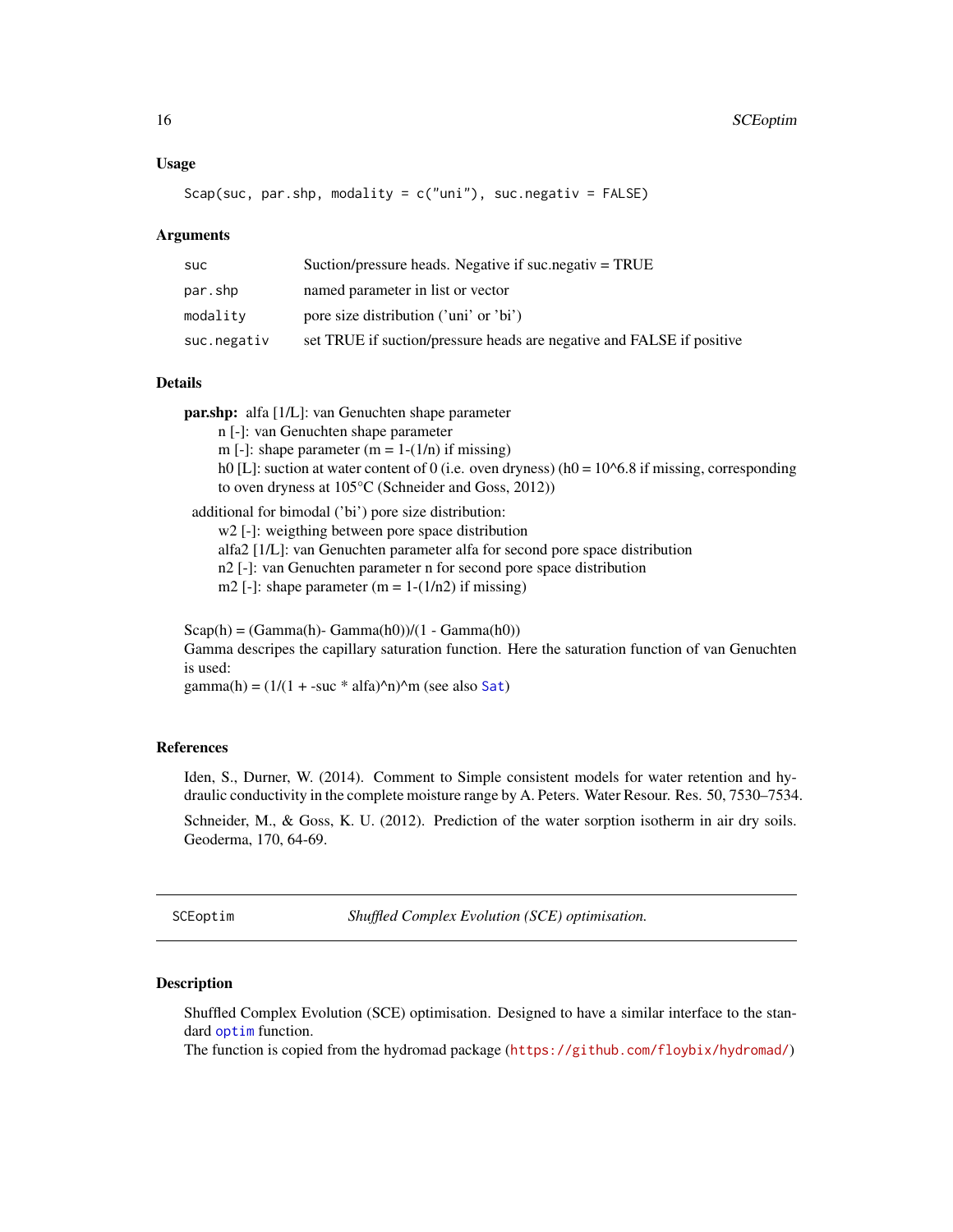#### SCEoptim 17

# Usage

SCEoptim(FUN, par, lower =  $-Inf$ , upper = Inf, control = list(), ...)

#### Arguments

| <b>FUN</b> | function to optimise (to minimise by default), or the name of one. This should<br>return a scalar numeric value.                    |
|------------|-------------------------------------------------------------------------------------------------------------------------------------|
| par        | a numeric vector of initial parameter values.                                                                                       |
| lower      | lower bounds on the parameters. Should be the same length as par and as upper,<br>or length 1 if a bound applies to all parameters. |
| upper      | upper bounds on the parameters. Should be the same length as par and as lower,<br>or length 1 if a bound applies to all parameters. |
| control    | a list of options as in optim(), see Details.                                                                                       |
|            | further arguments passed to FUN                                                                                                     |

### Details

This is an evolutionary algorithm combined with a simplex algorithm.

Options can be given in the list control, in the same way as with [optim](#page-0-0):

ncomplex number of complexes. Defaults to 5.

- cce.iter number of iteration in inner loop (CCE algorithm). Defaults to NA, in which case it is taken as  $2 \times \text{NDIM} + 1$ , as recommended by Duan et al (1994).
- finscale function scaling factor (set to -1 for a maximisation problem). By default it is a minimisation problem.
- elitism influences sampling of parents from each complex. Duan et al (1992) describe a 'trapezoidal' (i.e. linear weighting) scheme, which corresponds to elitism = 1. Higher values give more weight towards the better parameter sets. Defaults to 1.
- initsample sampling scheme for initial values: "latin" (hypercube) or "random". Defaults to "latin".
- reltol reltol is the convergence threshold: relative improvement factor required in an SCE iteration (in same sense as optim), and defaults to 1e-5.

tolsteps is the number of iterations where the improvement is within reltol required to confirm convergence. This defaults to 7.

tolsteps reltol is the convergence threshold: relative improvement factor required in an SCE iteration (in same sense as optim), and defaults to 1e-5.

tolsteps is the number of iterations where the improvement is within reltol required to confirm convergence. This defaults to 7.

maxit maximum number of iterations. Defaults to 10000.

maxeval maximum number of function evaluations. Defaults to Inf.

maxtime maximum duration of optimization in seconds. Defaults to Inf.

returnpop whether to return populations (parameter sets) from all iterations. Defaults to FALSE.

trace an integer specifying the level of user feedback. Defaults to 0.

REPORT number of iterations between reports when trace >= 1. Defaults to 1.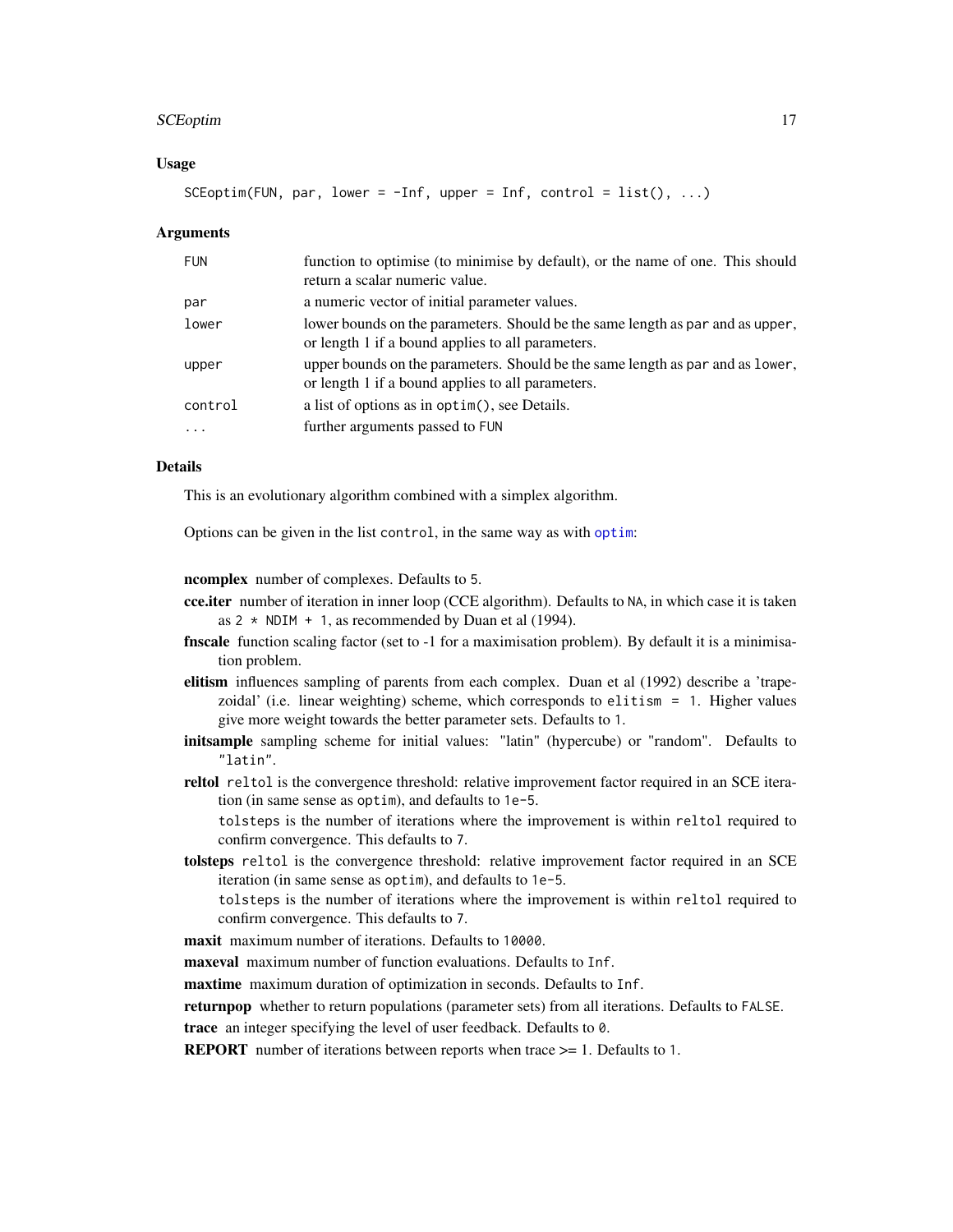# Value

a list of class "SCEoptim".

| par                | optimal parameter set.                                                                                                               |
|--------------------|--------------------------------------------------------------------------------------------------------------------------------------|
| value              | value of objective function at optimal point.                                                                                        |
| convergence        | code, where 0 indicates successful covergence.                                                                                       |
| message            | (non-)convergence message.                                                                                                           |
| counts             | number of function evaluations.                                                                                                      |
| iterations         | number of iterations of the CCE algorithm.                                                                                           |
| time               | number of seconds taken.                                                                                                             |
| POP.FIT.ALL        | objective function values from each iteration in a matrix.                                                                           |
| <b>BESTMEM.ALL</b> | best parameter set from each iteration in a matrix.                                                                                  |
| POP.ALL            | if (control $\text{Sreturpop} = \text{TRUE}$ ), the parameter sets from each iteration are<br>returned in a three dimensional array. |
| control            | the list of options settings in effect.                                                                                              |

#### Author(s)

This code is copied from the hydromad package

<https://github.com/floybix/hydromad/> <http://hydromad.catchment.org/>

and written from Felix Andrews <felix@nfrac.org>

who adapted, and substantially revised it, from Brecht Donckels' MATLAB code, which was in turn adapted from Qingyun Duan's MATLAB code:

# References

Qingyun Duan, Soroosh Sorooshian and Vijai Gupta (1992). Effective and Efficient Global Optimization for Conceptual Rainfall-Runoff Models *Water Resources Research* 28(4), pp. 1015-1031.

Qingyun Duan, Soroosh Sorooshian and Vijai Gupta (1994). Optimal use of the SCE-UA global optimization method for calibrating watershed models, *Journal of Hydrology* 158, pp. 265-284.

# See Also

[optim](#page-0-0), DEoptim package, rgenoud package

<span id="page-17-0"></span>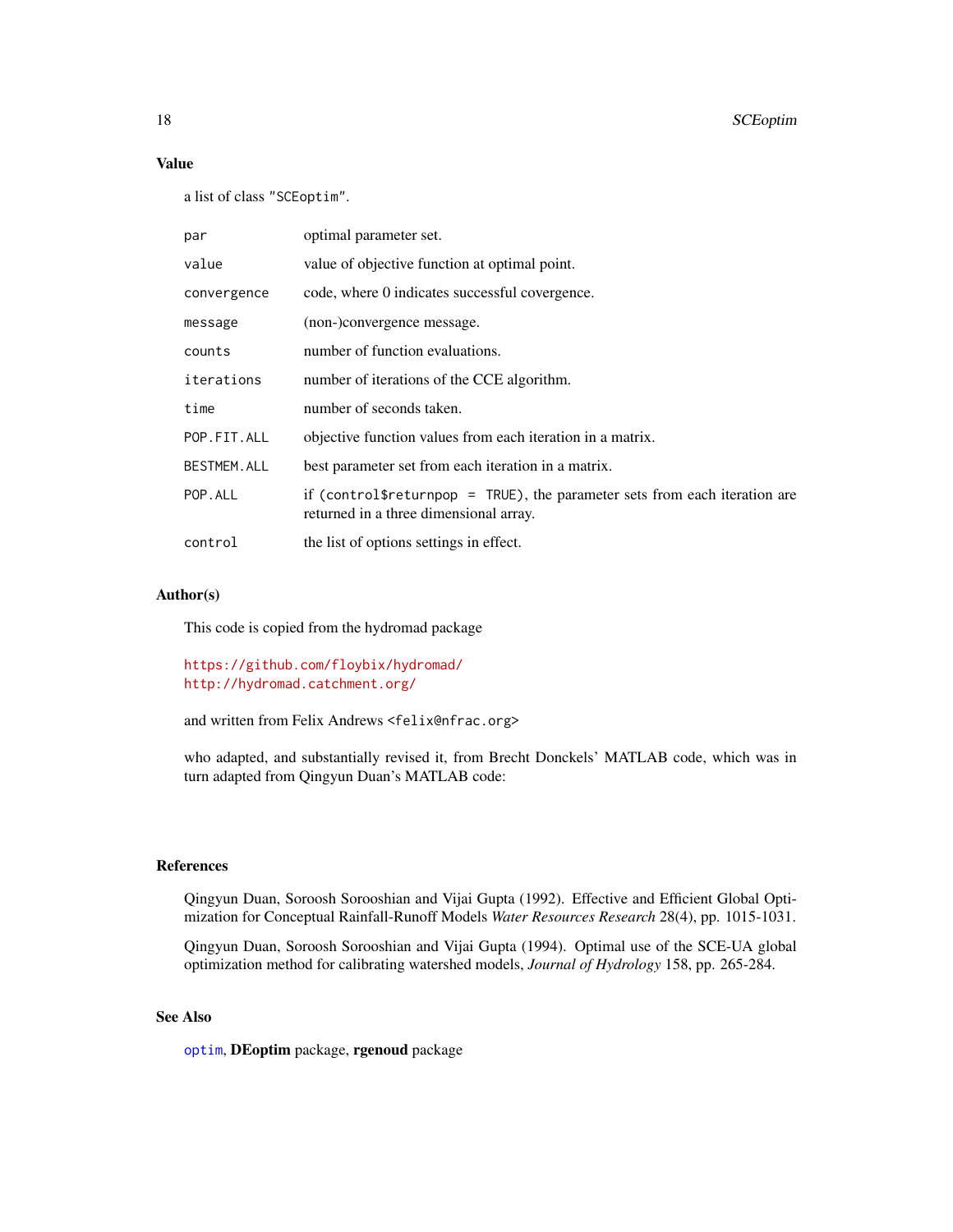# <span id="page-18-0"></span> $SEM$  19

# Examples

```
## reproduced from help("optim")
## Rosenbrock Banana function
Rosenbrock \leq function(x){
 x1 \leftarrow x[1]x2 < - x[2]100 \times (x2 - x1 \times x1)^2 + (1 - x1)^2}
#lower <- c(-10,-10)
#upper <- -lower
ans \leq SCEoptim(Rosenbrock, c(-1.2,1), control = list(trace = 1))
str(ans)
## 'Wild' function, global minimum at about -15.81515
Wild \leftarrow function(x)
  10*sin(0.3*x)*sin(1.3*x^2) + 0.00001*x^4 + 0.2*x+80ans \le SCEoptim(Wild, 0, lower = -50, upper = 50,
                control = list(true = 1)ans$par
```
# SEM *Simplified evaporation method (SEM)*

# Description

Determines unsaturated hydraulic conductivity and water retention characteristics from laboratory evaporation experiments.

# Usage

```
SEM(suc.up, suc.low, weight = NULL, t, ths = NULL, r = 3.6, L = 6,
 z1 = 1.5, z2 = 4.5, sd.tens = 0.2, suc.negativ = TRUE,
  suc.out = "weighted")
```

| suc.up       | a numeric vector containing the measured suctions [cm] of the upper tensiometer          |
|--------------|------------------------------------------------------------------------------------------|
| suc.low      | a numeric vector containing the measured suctions [cm] of the lower tensiometer          |
| weight       | a numeric vector containing the measured weights [g]                                     |
| t            | time in seconds [s]                                                                      |
| ths          | saturated water content (optional) for the calulation of the soil water contents<br>(th) |
| $\mathsf{r}$ | sample radius [cm]                                                                       |
| L.           | sample height [cm]                                                                       |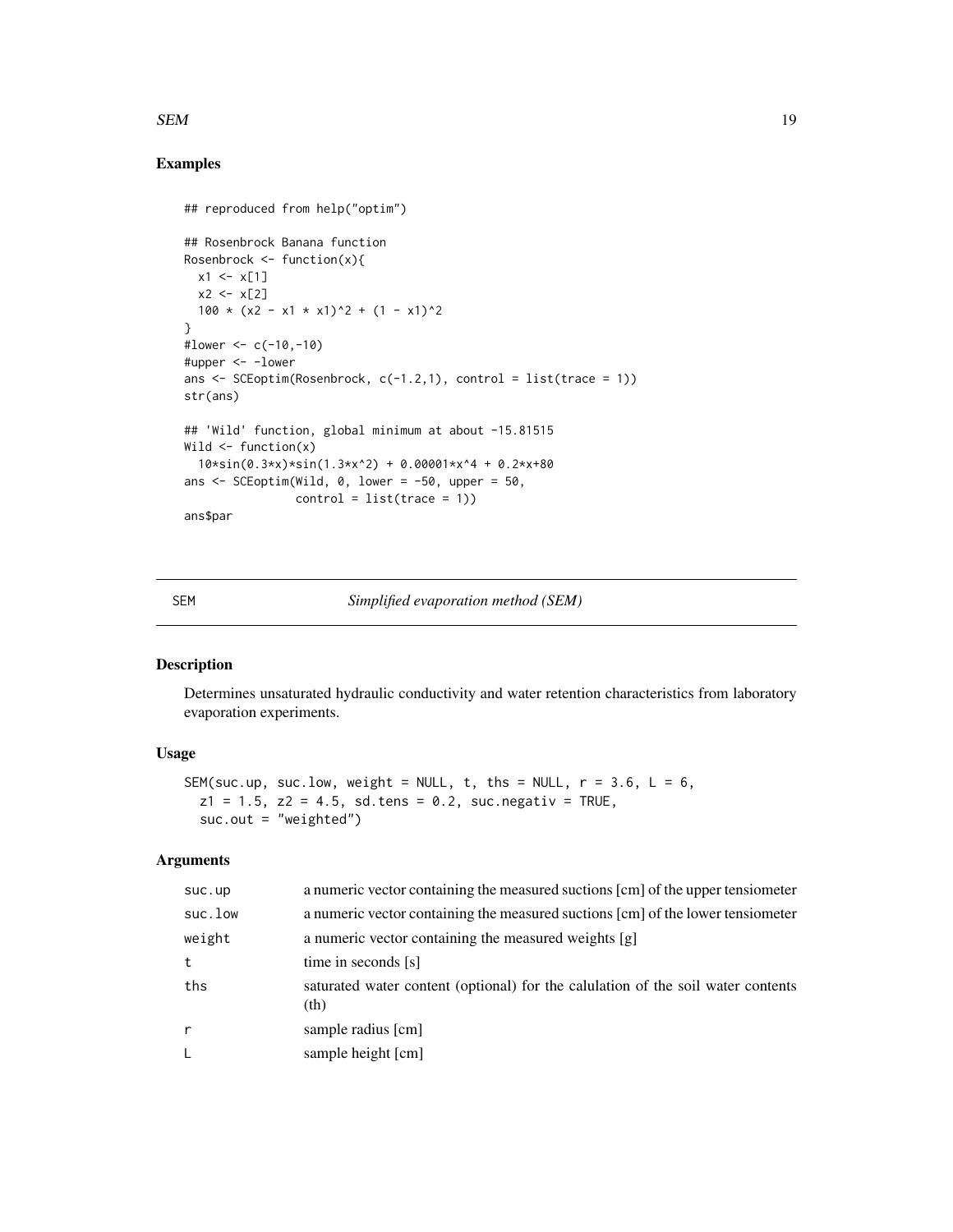| z1          | depth of upper tensiometer [cm]                                                                                                     |
|-------------|-------------------------------------------------------------------------------------------------------------------------------------|
| z2          | depth of lower tensiometer [cm]                                                                                                     |
| sd.tens     | measurement accuracy of tensiometer [cm]                                                                                            |
| suc.negativ | set TRUE if suction/tensiometer values are negative and FALSE if positive                                                           |
| suc.out     | 'weighted' (default), arithmetic ('ari') or geometric ('geo') mean of the ten-<br>siometer readings (see Peters (2015) for details) |

#### Details

sd.tens: At the beginning of the experiment when gradients of the hydraulic head are small, hydraulic conductivities cannot be calculated. Following Peters and Durner (2008) hydraulic conductivities calculated from gradients smaller than (6\*sd.tens)/(z2-z1) are set to NA.

#### Value

# data.frame

Ki: unsaturated hydraulic conductivity [cm/day]

th: water content (th) is returned if ths is provided as input

suc: suction, either (1) weighted between arithmetic and geometric mean (default), (2) the arithmetic mean or (3) the geometric mean (see Peters 2015)

#### Author(s)

Ullrich Dettmann

#### References

Wind, G. P. (1966). Capillary conductivity data estimated by a simple method (No. 80). [sn].

Peters, A., Iden, S. C., & Durner, W. (2015). Revisiting the simplified evaporation method: Identification of hydraulic functions considering vapor, film and corner flow. Journal of Hydrology, 527, 531-542.

Peters, A., & Durner, W. (2008). Simplified evaporation method for determining soil hydraulic properties. Journal of Hydrology, 356(1), 147-162.

Schindler, U., 1980. Ein Schnellverfahren zur Messung der Wasserleitfähigkeit im teilgesättigten Boden an Stechzylinderproben. Arch. Acker- Pflanzenbau Bodenkd. 24, 1–7.

#### Examples

# ---------------------------------------------------------------------------- # Calculate hydraulic properties with the 'Simplified Evaporation Method' (SEM) # --------------------------------------------------------------------------- data('dataSEM') ths <- 0.7 # define saturated water content (ths) (optional)  $\n$ shp <- SEM(suc.up = dataSEM\$tens.up, suc.low = dataSEM\$tens.low, weight = dataSEM\$weight, t = dataSEM\$hour $*60*60$ ,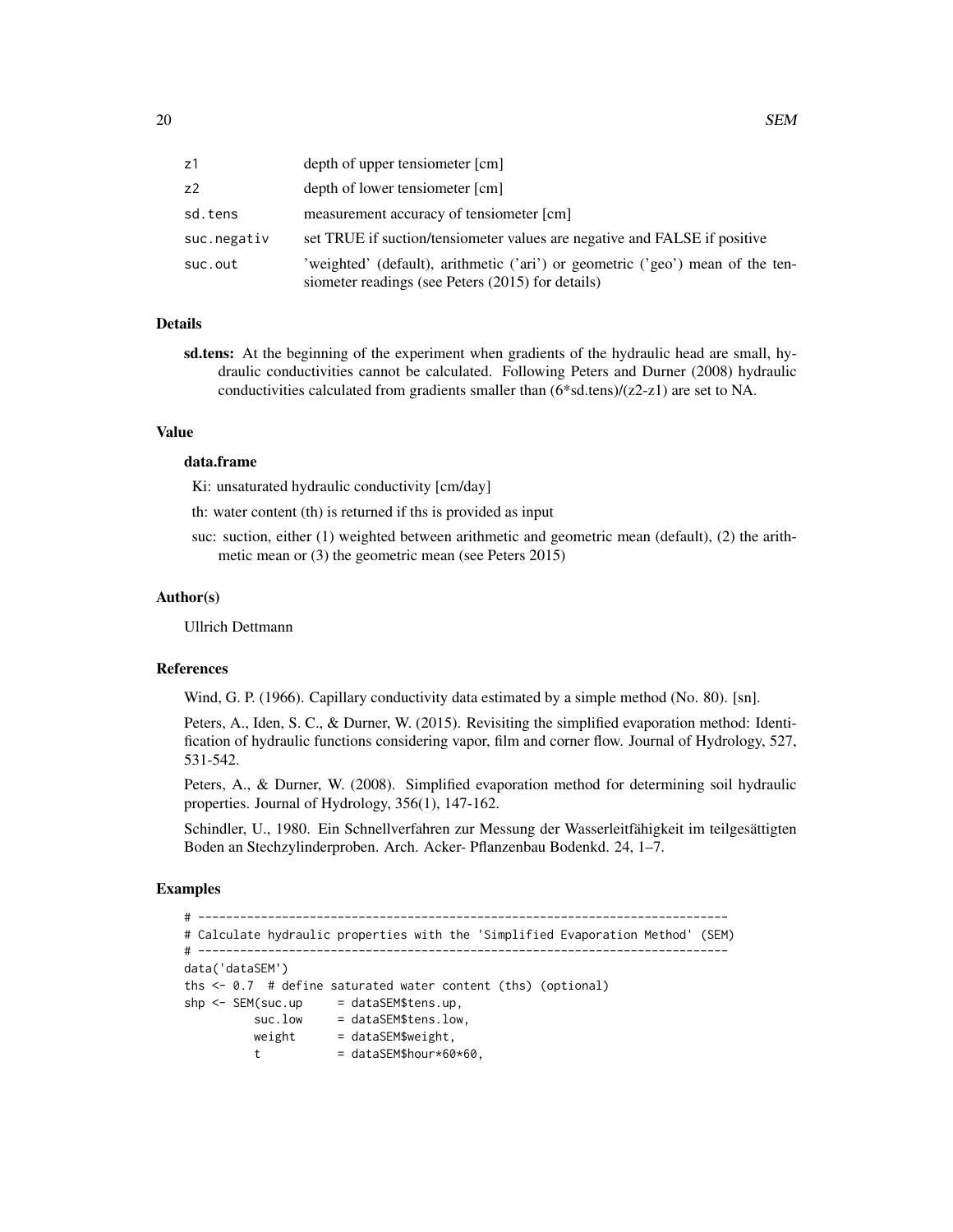```
r = 3.6, # radius of sample
L = 6, # height of sample
z1 = 1.5, # depth of upper tensiometer [cm]
z2 = 4.5, # depth of lower tensiometer [\text{cm}]sd.tens = 0.1, # tensiometer accuracy (see ?SEM)
ths = ths,suc.negativ = TRUE,suc.out = 'weighted'
```
<span id="page-20-1"></span>

 $\mathcal{L}$ 

SWC *Soil water content*

#### Description

Calculates the volumetric soil water content for a corresponding suction/pressure head (th(suc)) for unimodal or bimodal van Genuchten (vG) or Peters-Durner-Iden (PDI) parameterisation.

#### Usage

```
SWC(suc, par.shp = c(ths = 0.9, thr = 0, alfa = 0.02, n = 2),
 FUN.shp = "vg", modality = "uni", suc.negativ = TRUE)
```
# Arguments

| <b>SUC</b>  | Suction/pressure heads. Negative if suc.negativ = TRUE                |
|-------------|-----------------------------------------------------------------------|
| par.shp     | named parameter in list or vector                                     |
| FUN.shp     | Funktion for soil hydraulic properties (vG or PDI) (see details)      |
| modality    | pore size distribution ('uni' or 'bi')                                |
| suc.negativ | set TRUE if suction/pressure heads are negative and FALSE if positive |

#### Details

FUN.shp: vG: van Genuchten (uni or bimodal) (vGM is working aswell) PDI: Peters-Durner-Iden with saturation function van Genuchten (uni or bimodal)

# par.shp (vG and PDI): ths [-]: saturated water content

thr [-]: residual water content

- alfa [1/L]: van Genuchten shape parameter
- n [-]: van Genuchten shape parameter

m [-]: shape parameter  $(m = 1-(1/n))$  if missing)

# additional for 'PDI':

h0 [L]: suction at water content of 0 (i.e. oven dryness) (h0 =  $10<sup>6</sup>$ .8 if missing, corresponding to oven dryness at 105°C (Schneider and Goss, 2012))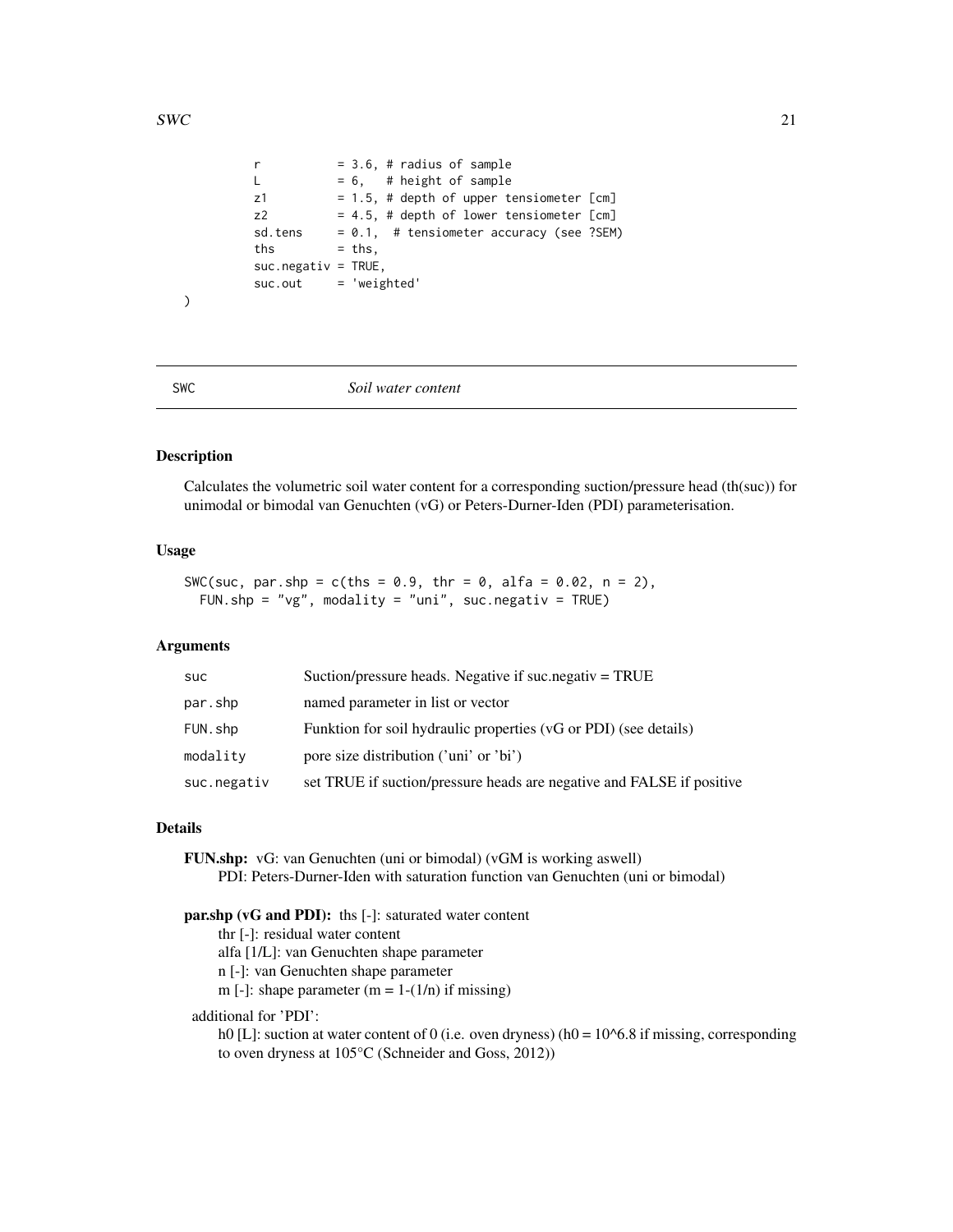```
additional for bimodal (modality == 'bi'):
```
w<sub>2</sub> [-]: weigthing between pore space distributions alfa2 [1/L]: van Genuchten parameter alfa for second pore space distribution n2 [-]: van Genuchten parameter n for second pore space distribution

m2 [-]: shape parameter  $(m2 = 1-(1/n2))$  if missing)

# PDI:

theta(h) = (ths - thr)  $*$  Scap(h) + thr  $*$  Sad(h) [Scap:](#page-14-2) Rescaled capillary saturation function [Sad:](#page-13-1) Relative saturation function for adsorbed water

input for FUN.shp and modality works for upper- and lowercase letters

# Value

volumetric water content theta (th)  $[L<sup>3</sup>/L<sup>3</sup>]$ 

# Author(s)

Ullrich Dettmann

# References

Van Genuchten, M. T. (1980). A closed-form equation for predicting the hydraulic conductivity of unsaturated soils. Soil science society of America journal, 44(5), 892-898.

Durner, W. (1994). Hydraulic conductivity estimation for soils with heterogeneous pore structure. Water Resources Research, 30(2), 211-223.

Peters, A. (2013). Simple consistent models for water retention and hydraulic conductivity in the complete moisture range. Water Resour. Res. 49, 6765–6780. physics-a review. Vadose Zone J. http://dx.doi.org/10.2136/vzj2012.0163.

Iden, S., Durner, W. (2014). Comment to Simple consistent models for water retention and hydraulic conductivity in the complete moisture range by A. Peters. Water Resour. Res. 50, 7530–7534.

Peters, A. (2014). Reply to comment by S. Iden and W. Durner on Simple consistent models for water retention and hydraulic conductivity in the complete moisture range. Water Resour. Res. 50, 7535–7539.

Schneider, M., & Goss, K. U. (2012). Prediction of the water sorption isotherm in air dry soils. Geoderma, 170, 64-69.

#### See Also

[Ku](#page-9-1) [Sat](#page-14-1)

# Examples

```
# --------------------------------------------
# Unimodal van Genuchten
# --------------------------------------------
SWC(suc = seq(1, 1000, by = 1), par.shp = c(ths = 0.4, thr = 0, alfa = 0.02, n = 1.5),
```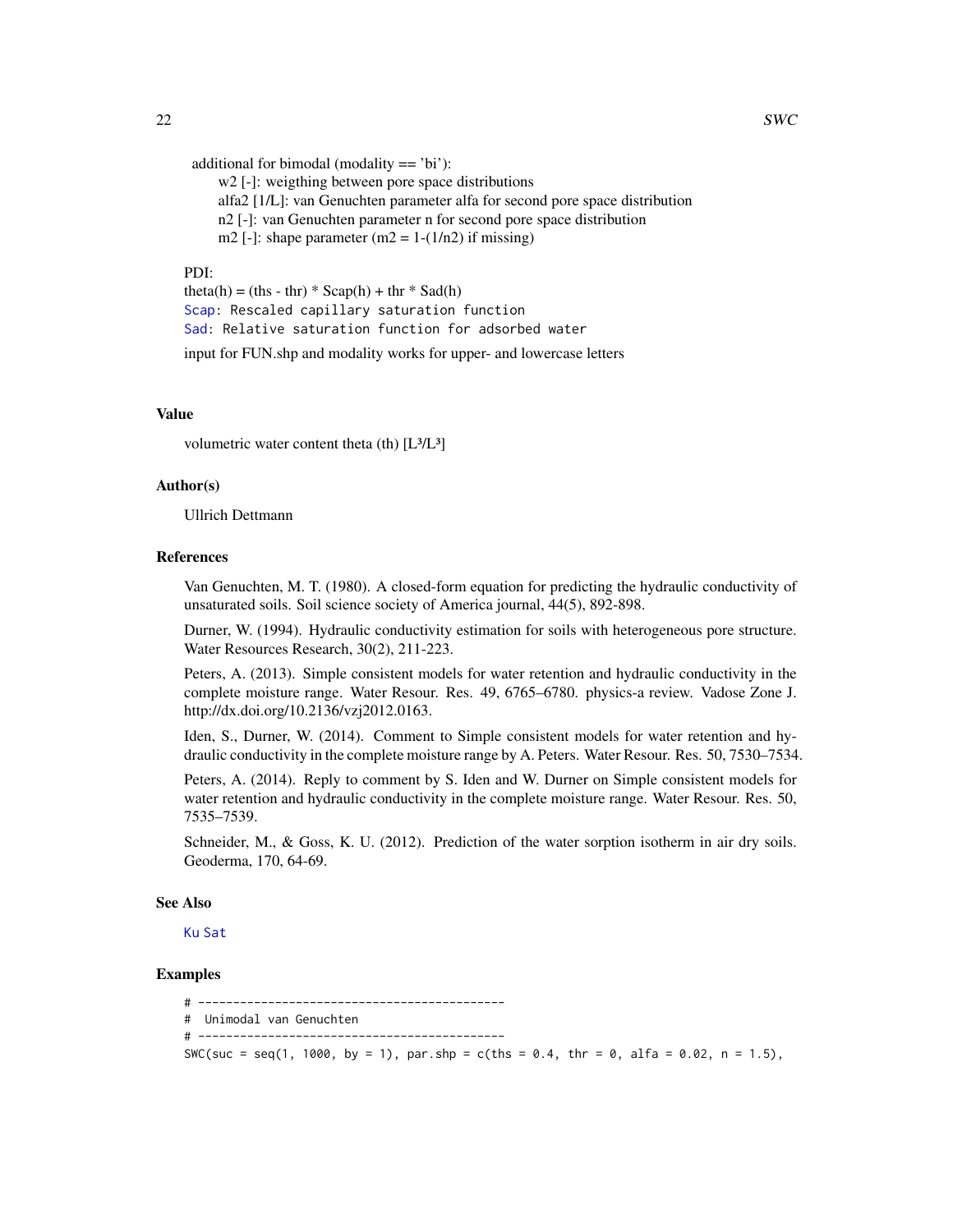```
FUN.shp = c('vG'), modality = 'uni', suc.negativ = FALSE)
# --------------------------------------------
# Bimodal van Genuchten
# --------------------------------------------
SWC(suc = seq(1, 1000, by = 1),
par.shp = c(ths = 0.4, thr = 0, alfa = 0.02, n = 2, w2 = 0.2, alfa2 = 1, n2 = 10),
FUN.shp = c('vG'), modality = c('bi'), suc.negativ = FALSE)
# --------------------------------------------
# Unimodal PDI
# --------------------------------------------
SWC(suc = seq(1, 1000, by = 1), par.shp = list(ths = 0.4, thr = 0, n = 1.6, alfa = 0.02),
  FUN.shp = c('pdi'), modality = c('uni'), suc.negativ = FALSE)
# --------------------------------------------
```